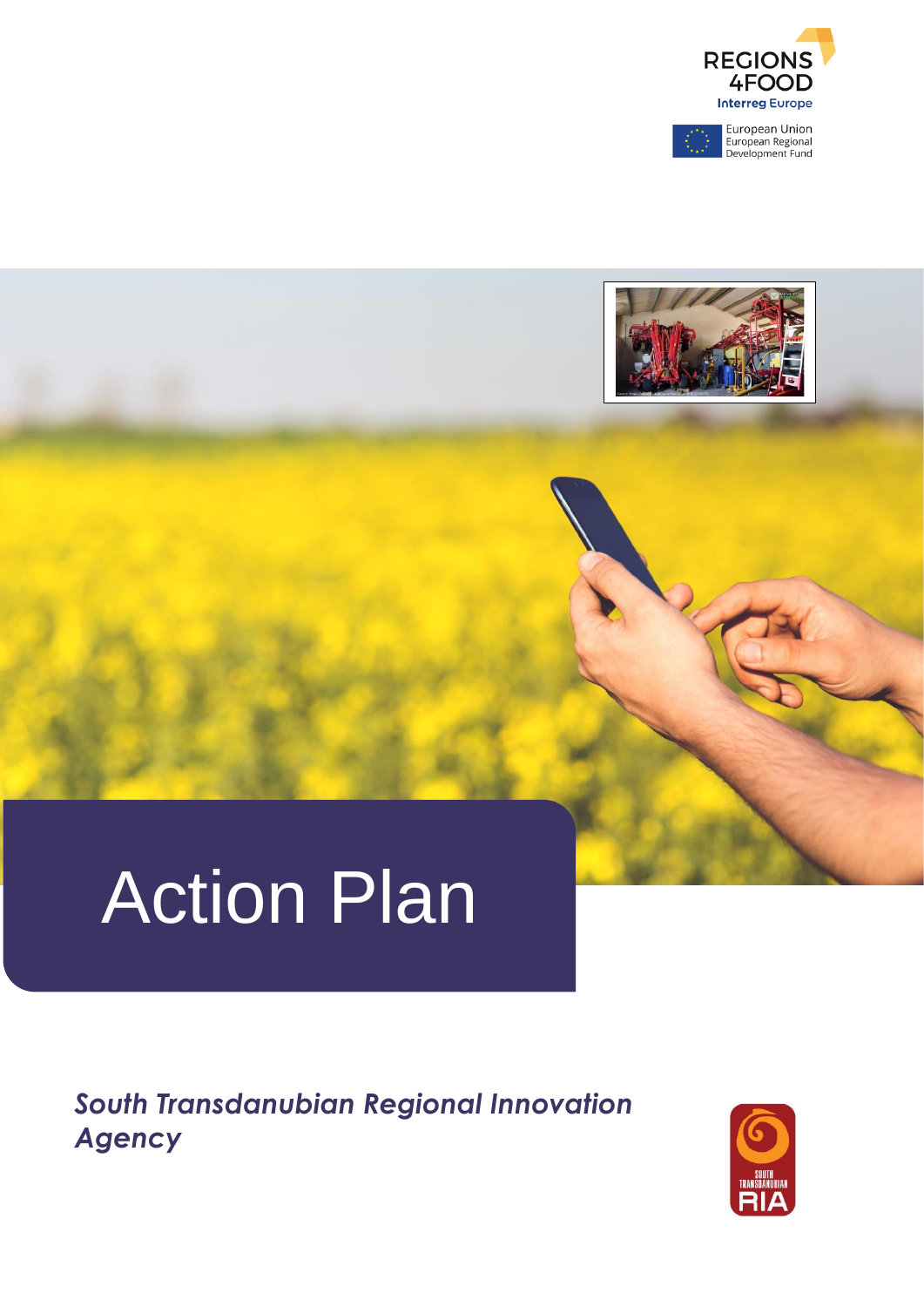## <span id="page-1-0"></span>**TABLE OF CONTENTS**

| Approach to the preparation of the Action Plan <b>Constanting and Travelle Action</b> 17                                                                                                                                             |    |
|--------------------------------------------------------------------------------------------------------------------------------------------------------------------------------------------------------------------------------------|----|
|                                                                                                                                                                                                                                      |    |
|                                                                                                                                                                                                                                      |    |
|                                                                                                                                                                                                                                      |    |
|                                                                                                                                                                                                                                      |    |
|                                                                                                                                                                                                                                      |    |
|                                                                                                                                                                                                                                      |    |
| Indicative costs 23                                                                                                                                                                                                                  |    |
|                                                                                                                                                                                                                                      |    |
|                                                                                                                                                                                                                                      |    |
|                                                                                                                                                                                                                                      |    |
| Relevance to the project & background <b>with a set of the contract of the project</b> with the project of the contract of                                                                                                           | 23 |
|                                                                                                                                                                                                                                      |    |
| Stakeholders involved <b>with the contract of the contract of the contract of the contract of the contract of the contract of the contract of the contract of the contract of the contract of the contract of the contract of th</b> | 24 |
|                                                                                                                                                                                                                                      |    |
| Indicative costs 25                                                                                                                                                                                                                  |    |
|                                                                                                                                                                                                                                      | 25 |
|                                                                                                                                                                                                                                      |    |
|                                                                                                                                                                                                                                      |    |
|                                                                                                                                                                                                                                      | 26 |
|                                                                                                                                                                                                                                      |    |
|                                                                                                                                                                                                                                      |    |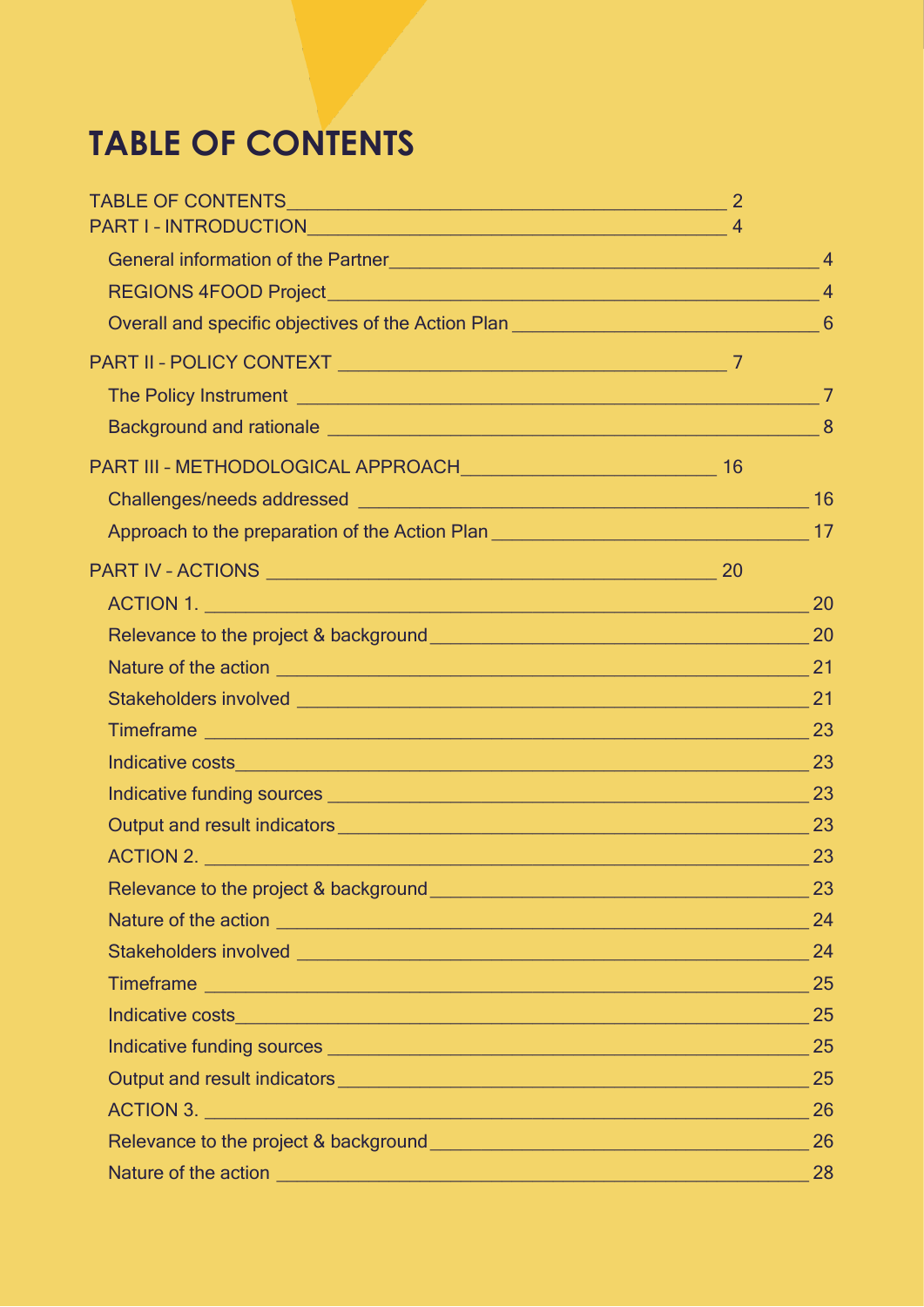

|                 | 29 |
|-----------------|----|
|                 | 29 |
|                 | 29 |
|                 | 29 |
|                 | 29 |
| 30              |    |
| $\overline{32}$ |    |
|                 | 32 |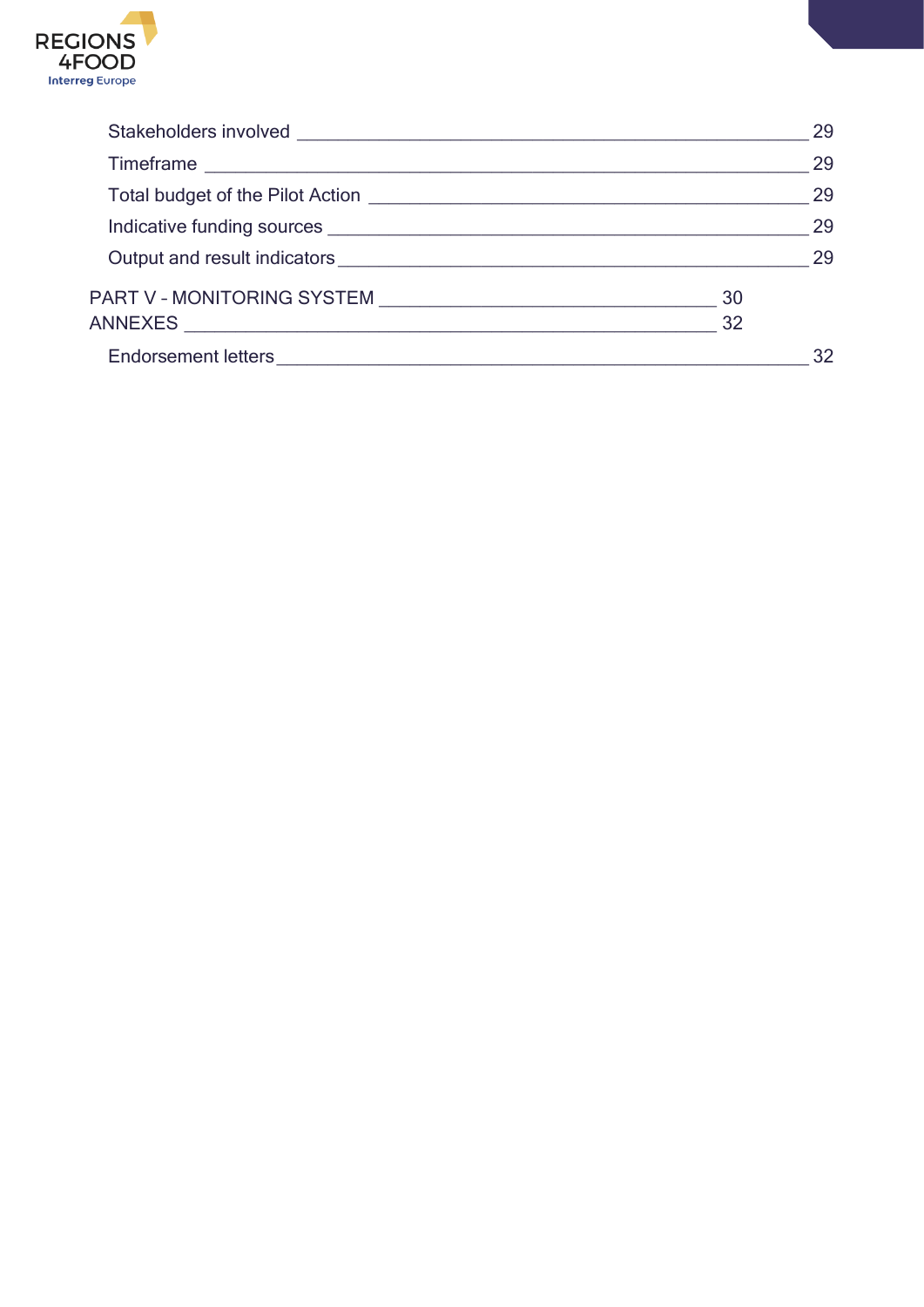

# <span id="page-3-0"></span>**PART I – INTRODUCTION**

#### <span id="page-3-1"></span>**General information of the Partner**

| <b>PROJECT</b>                        | <b>REGIONS 4FOOD (REGIONal Strategies 4)</b><br>FOOD 4.0 Revolution)                                                                                                                                                          |
|---------------------------------------|-------------------------------------------------------------------------------------------------------------------------------------------------------------------------------------------------------------------------------|
| DEVELOPMENT POLICY INSTRUMENT         | <b>Economic Development and Innovation</b><br><b>Operational Programme (GINOP)</b><br><b>Economic Development and Innovation</b><br>Operational Programme Plus (GINOP PLUS)<br>Digital Agricultural Strategy of Hungary (DAS) |
| <b>PARTNER ORGANISATION CONCERNED</b> | South Transdanubian Regional Innovation<br><b>Agency Nonprofit Ltd.</b>                                                                                                                                                       |
| <b>COUNTRY</b>                        | Hungary                                                                                                                                                                                                                       |
| <b>NUTS2 REGION</b>                   | South Transdanubia                                                                                                                                                                                                            |
| <b>CONTACT PERSON</b>                 | Zsolt Pálmai                                                                                                                                                                                                                  |
| <b>E-MAIL ADDRESS</b>                 | palmaizsolt@ddriu.hu                                                                                                                                                                                                          |
| PHONE NUMBER                          | +36 20 369 6089                                                                                                                                                                                                               |

#### <span id="page-3-2"></span>**REGIONS 4FOOD Project**

#### **Objectives**

REGIONS 4FOOD project focusses on maximising the innovative potential of all actors of the agri-food value chain through improving regional policy instruments to promote digitisation and better face new challenges in relation to ICTs.

#### The aim of REGIONS 4FOOD project is to better exploit ICTs potential and deliver innovation to agri-food industry and hence, smart progress and growth.

Specific objectives of REGIONS 4FOOD project are:

- To bring together regional authorities / RIS3.
- To involve quadruple helix actors of the agri-food value chain and connect the world of research and agri-food companies.
- To guide future agri-food policies and strategies.
- To generate added-value from R&I and Smart Specialisation to agri-food industry.
- To promote public-private governance mechanisms.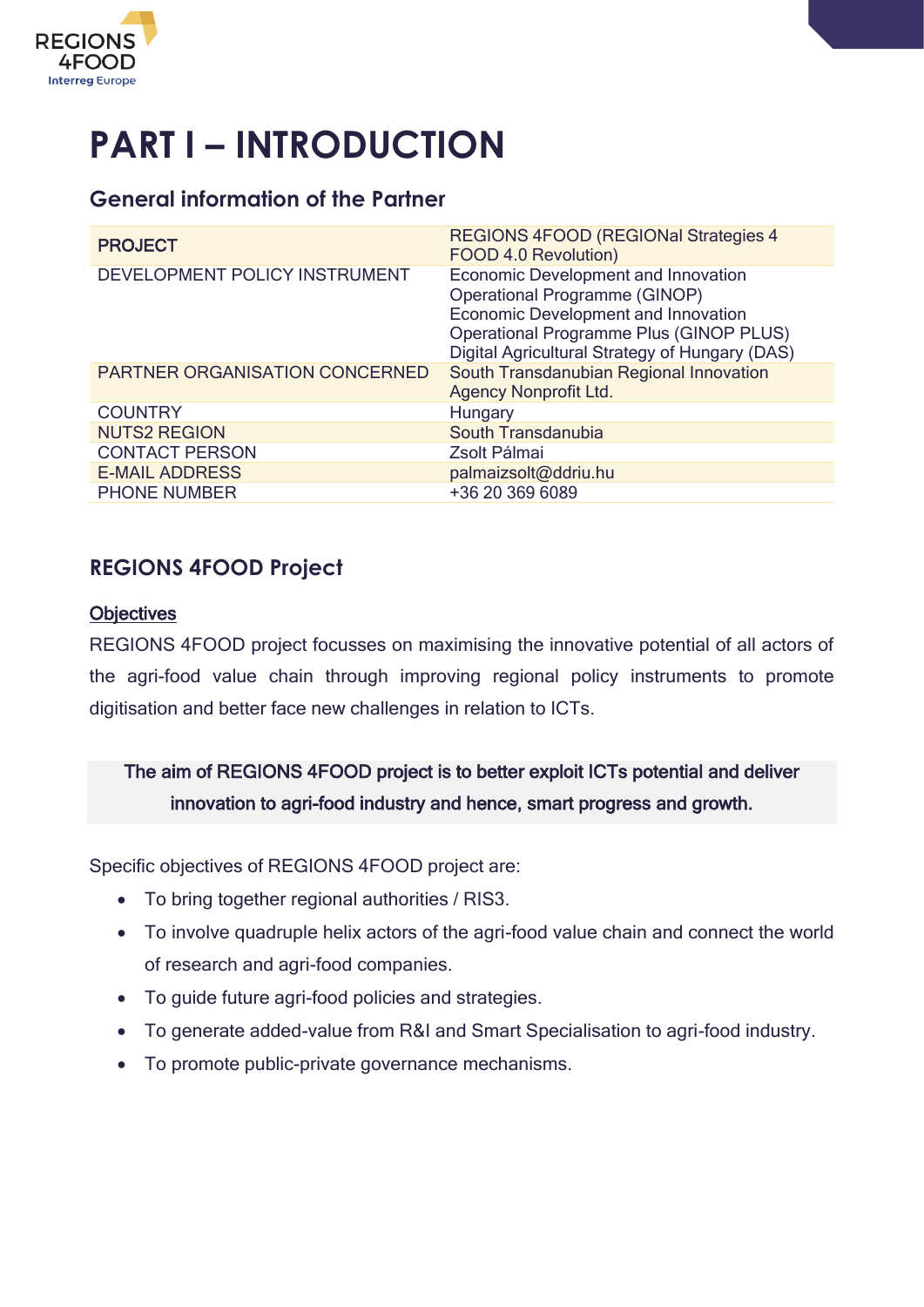

#### Outputs and outcomes

For each region, the issue of digital innovation in the agri-food sector has been approached in relation to the specific policy instrument addressed.

The learning process throughout the project lifetime has concluded with the preparation of regional 7 Regional Action Plans to improve these Policy Instruments which are the main output of the project.

Other outcomes to be highlighted which have arisen from the REGIONS 4FOOD learning process are:

- An increase in the professional capacity at all levels: staff, organisational, regional and beyond the project.
- A reinforcement of cooperation among quality helix actors, both at regional and interregional level.
- Contribution to the new programming period by providing strategic recommendations.

To achieve those objectives and results, relevant regional policy organisations from seven EU countries have worked together to exchange their experiences and share practices on the above-mentioned policy issue.

The REGIONS 4FOOD partnership is a balanced combination of regions of varying development levels and also in terms of geographical coverage.

As a result of intensive work lasting over three years, partners have produced their regional Action Plans.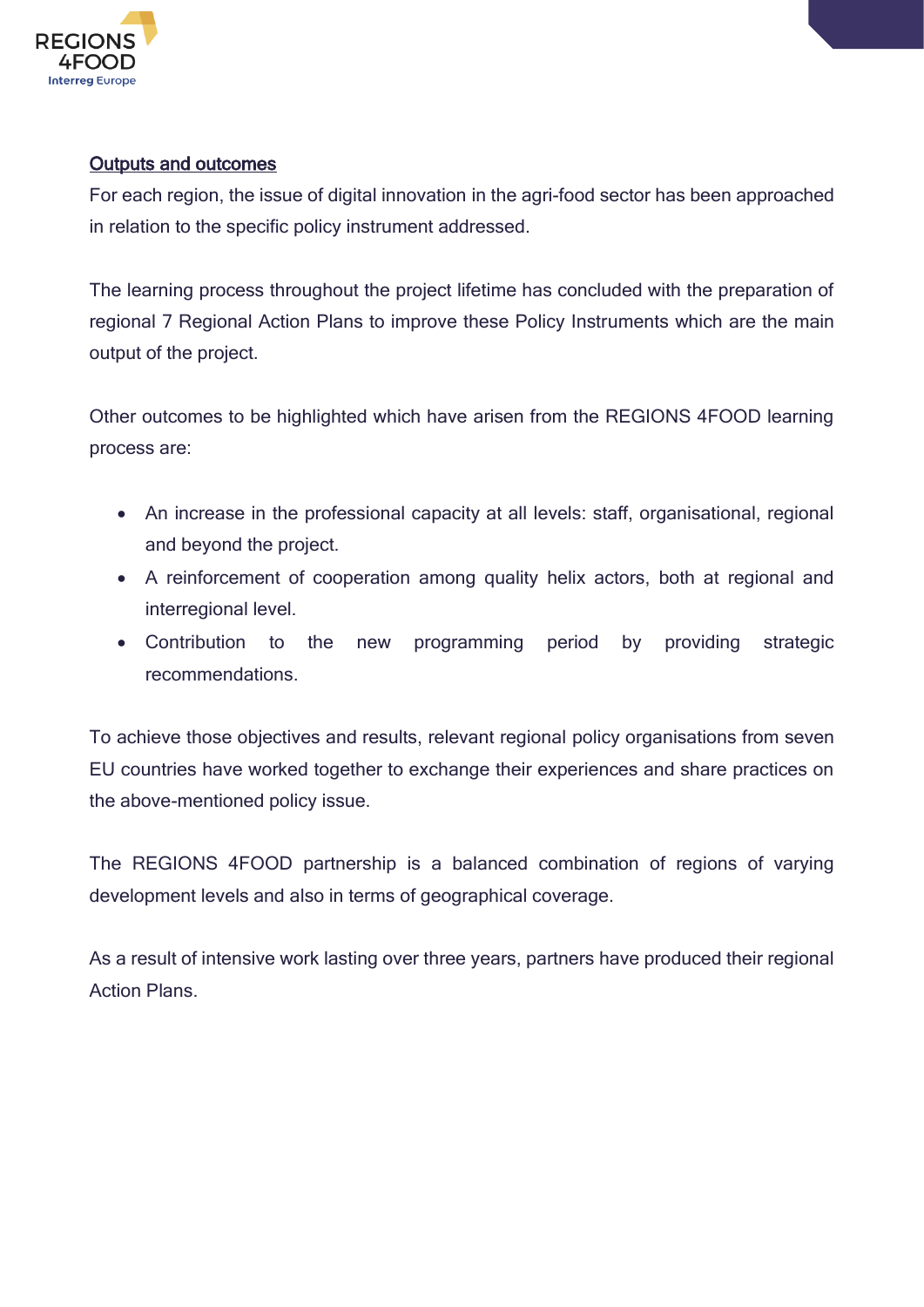

#### <span id="page-5-0"></span>**Overall and specific objectives of the Action Plan**

### "Overall objective of the Hungarian Action Plan is to support digitization of the agri-food sector through awareness raising and capacity building".

Specific objectives are the following:

- Capacity building of agri-food enterprises
- Increasing agri-food sector's competitiveness through encouraging cooperations between agri-food stakeholders
	- Increasing efficiency through using digital technologies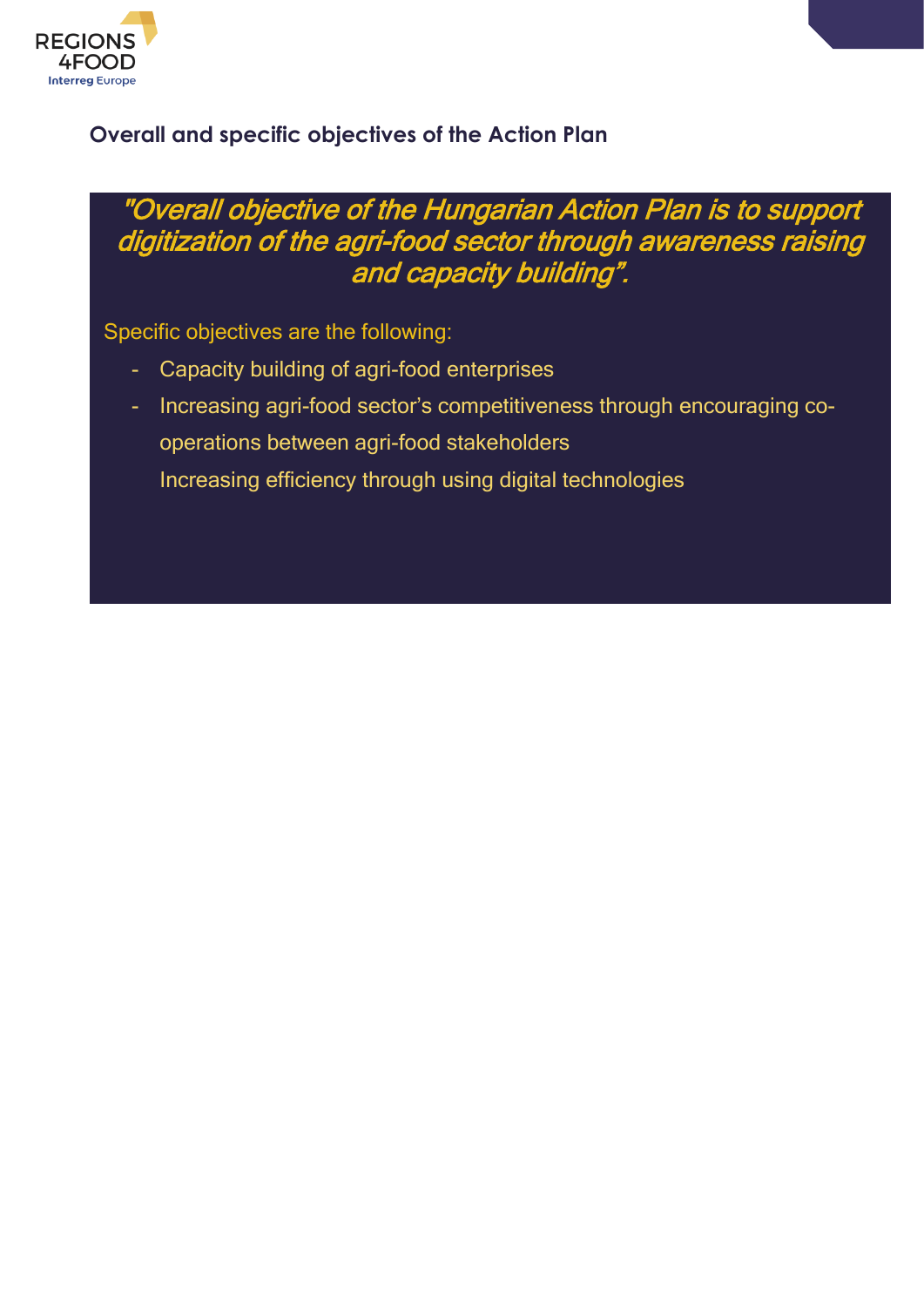

# <span id="page-6-0"></span>**PART II – POLICY CONTEXT**

#### <span id="page-6-1"></span>**The Policy Instrument**

The Action Plan aims to impact: X Investment for Growth and Jobs programme

European Territorial Cooperation programme

 $\square$  Other regional development policy instrument

Name of the policy instrument (s) addressed:

Investment for Growth and Jobs programmes:

Economic Development and Innovation Operational Programme (GINOP); Economic Development and Innovation Operational Programme Plus (GINOP PLUS)

Other regional development policy instrument:

Digital Agricultural Strategy of Hungary (DAS)

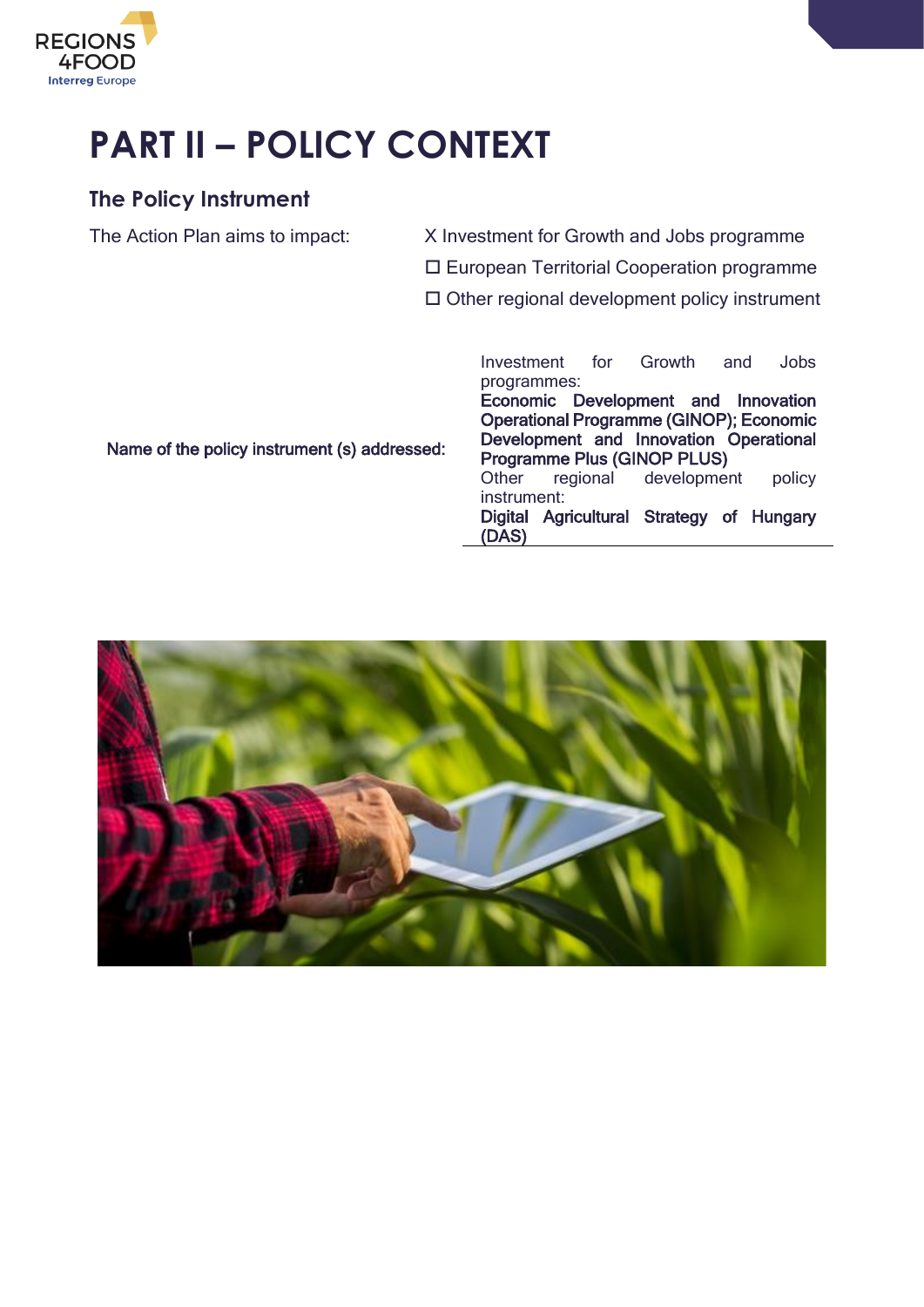

#### <span id="page-7-0"></span>**Background and rationale**

• The regional policy context of the agri-food sector

The spread of digital solutions at the level of agricultural production in Hungary started in the 1980s, mainly in the field of animal husbandry and horticulture. Initially, the main direction was automation, but mainly in animal husbandry, data collection and together with it decision support applications also emerged. The large-scale development in digitalization began in the 2000s, when the decreasing technological costs, the development of wireless data transmission and global positioning, and the dropdown of their costs allowed the rapid spread of precision technology.

In addition to automation, robotics has emerged, and the amount and quality of data collected and the frequency of collection have increased exponentially. It has become possible to develop real decision support algorithms, automatic interventions can already intervene based on real predictions, not just based on sensors that sense the immediate environment. Economic and market impacts appeared as decision criteria in the forecasts. In the middle of the 2010s, digitalization was a part of the management and decision-making tasks of plants and product lines. Agricultural digitalization has started in the direction of the development of Industry 4.0, which also supports the relationship between consumers and producers and the organization of consumer needs based production.

Some of the enterprises operating in the Hungarian agricultural economy have already started to exploit the opportunities offered by digitalization due to the advantages of technology and the pressures of the market . However, this process is mainly observed at larger, more capital-intensive and innovative companies. The digitalization of smaller economies is a slower and more demanding process. The situation is similar for food businesses. This is also shown by the results of a 2019 national questionnaire survey examining the digitalization of enterprises in the sector.

The aim of the survey was to learn about the digitalization of domestic food companies concerning IT infrastructure and Internet use, corporate governance systems, the use and role of decision support and business analysis tools, and the change-over to Industry 4.0 technology.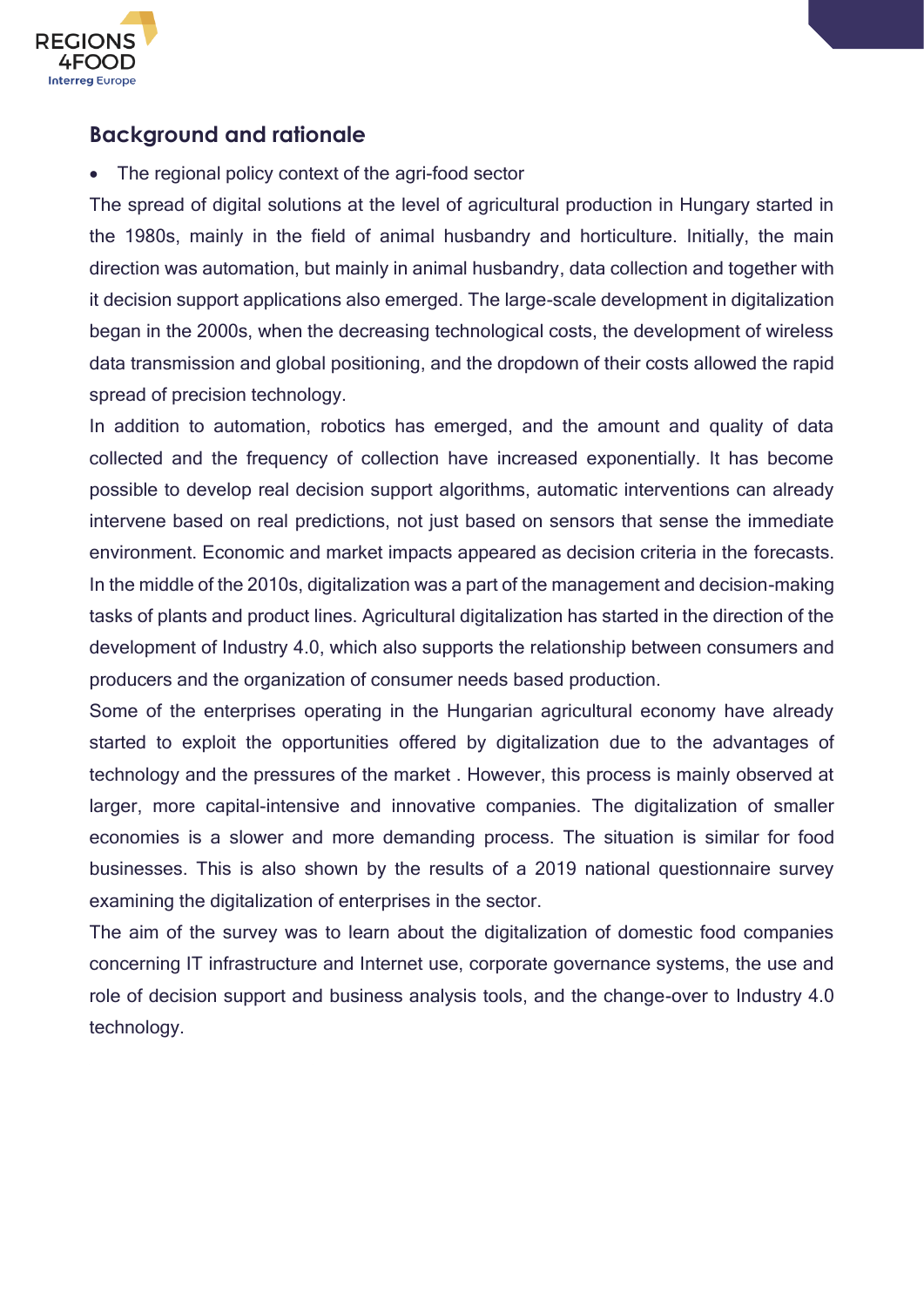

#### The use of information and communication tools



Source: National data collection, University of Debrecen Károly Ihrig Doctoral School, National Agricultural Research and Innovation Centre, National Chamber of Agriculture, 2019

It can be seen that more advanced digital technologies are used by a negligible proportion of respondents. Concerning the use of the Internet for business purposes, it can also be said that sales, market monitoring and marketing activities are typical for a smaller proportion only, the Internet is used mainly for correspondence, banking and e-government services. 72% of the responding companies have a website, which they use for the following activities: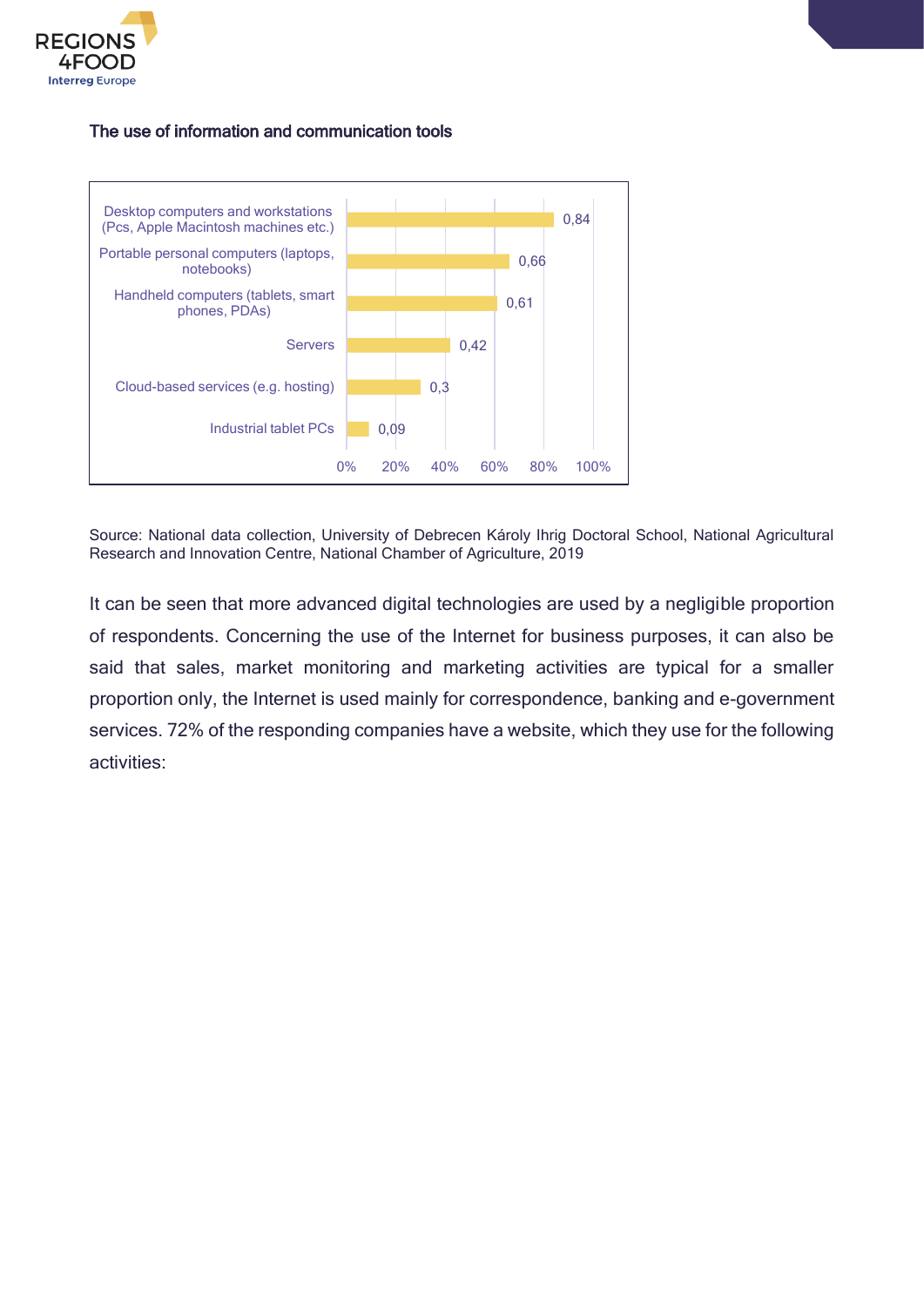

#### Options offered by the website of businesses



Source: National data collection, University of Debrecen Károly Ihrig Doctoral School, National Agricultural Research and Innovation Centre, National Chamber of Agriculture, 2019

It is also interesting to see which of the digital tools currently used by businesses contribute to the implementation of Industry 4.0.

#### Which digital technologies contribute to the realization of your company's Industry 4.0?



Source: National data collection, University of Debrecen Károly Ihrig Doctoral School, National Agricultural Research and Innovation Centre, National Chamber of Agriculture, 2019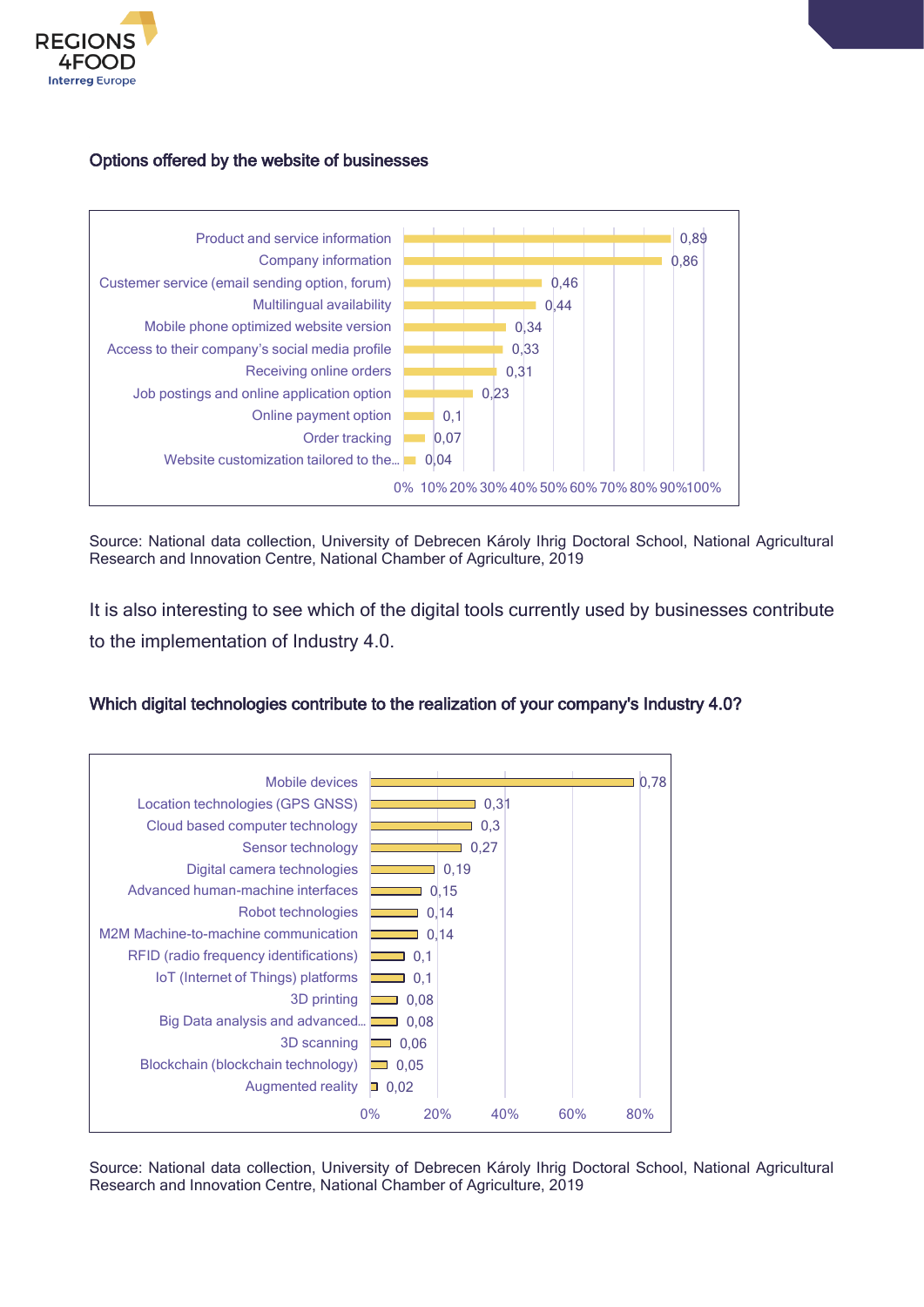

Background studies show that the following factors are of paramount importance for the modernization of the agri-food industry and the achievement of the expected benefits for businesses and service providers:

- Awareness-raising: introducing food processing companies and their suppliers to the opportunities offered by Industry 4.0 and digitalization, and to Industry 4.0 providers of digitalization knowledge and solutions to the practical problems of food industry for which they currently offer and develop applicable solutions and making them aware of the market opportunities offered by food industry.
- Higher professional training: elaborating educational materials and provision of training on Industry 4.0 and digitalization technologies, their enabling functions and existing solutions, and elaborating educational materials and provision of training for Industry 4.0 and digitization knowledge and solution providers on food industry issues and the operating conditions for food processing.
- It is worthwile launching pilot projects for food processing companies in a number of areas, under conditions suitable for food handling, so that they could learn about and try out different Industry 4.0 and digitization solutions.
- Community building with the involvement of food processing companies, industry problem-solving organizations, and industry 4.0 and digitization solution providers and R&D professionals to establish and maintain mutual dialogue and work.
- Identifying and systematic coordination of common usable methods, best practices, common tasks and actions with Industry 4.0 and digitization knowledge and solution providers through collaboration between companies. Formalizing collaborations.

#### A short introduction of South Transdanubia

The region covers the south-western part of Hungary (Baranya, Tolna and Somogy counties), occupying 15% of the country. It has a population of 886,640 and a steady decline due to outmigration and natural population decline. Its population density is significantly lower than the national average and is also the lowest in comparison to the seven Hungarian regions. Despite all this, about one-fifth of the country's settlements are located in this region, which is mainly due to the small-village settlement structure of Baranya and Somogy counties. The settlement network of the region is highly polarized. In addition to the small village settlement structure, there is a lack of medium-sized towns. According to some analyses, the interconnection between the development differences within the region and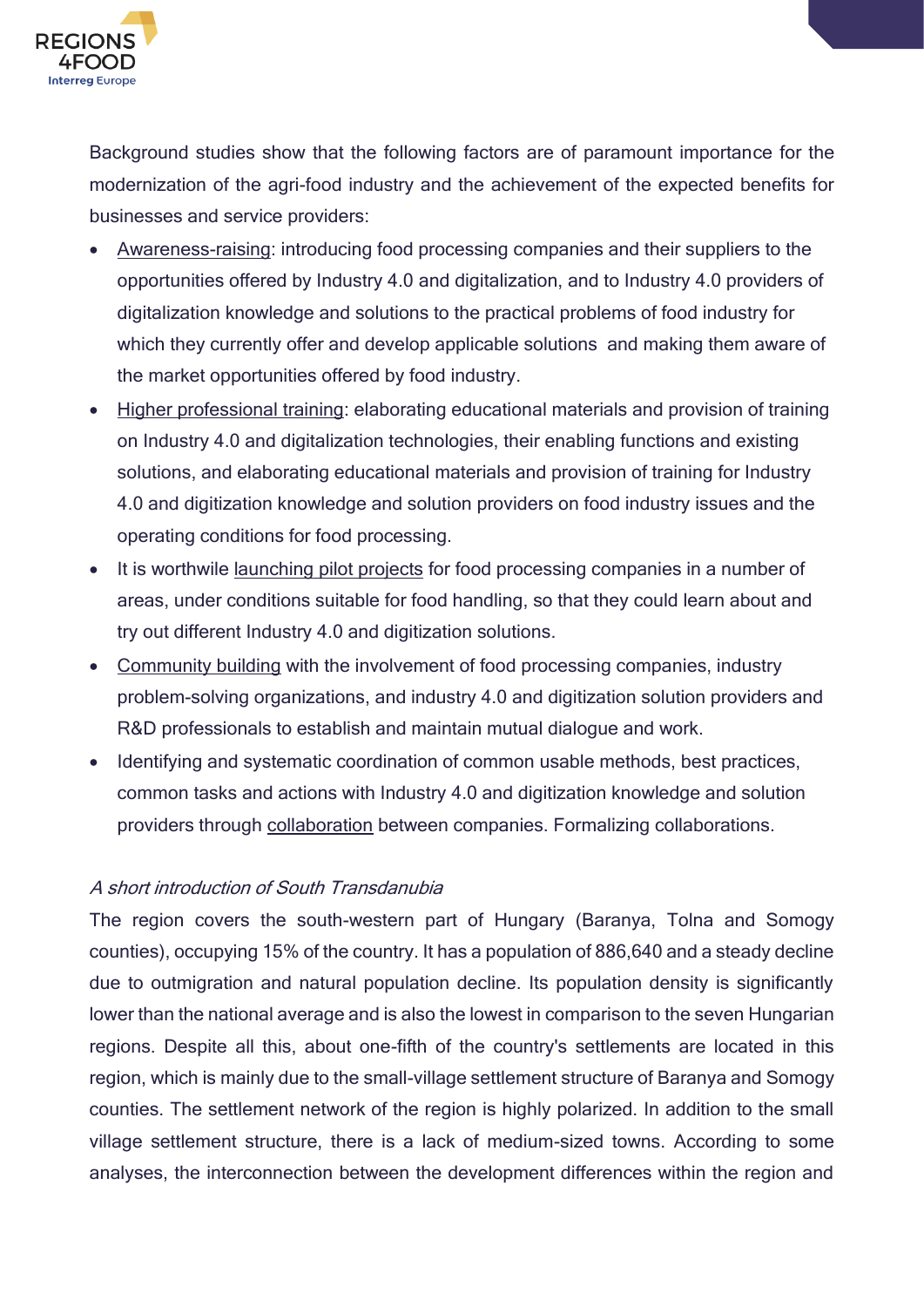

the settlement structure of the region is evident. The development of the urban area of large cities and the micro-regions along Lake Balaton is in sharp contrast to the underdeveloped micro-regions lining up along the block of Drava river and those located in a mosaic-like pattern on the inner borders of the two counties.

The region is one of the least developed and least industrialized regions both in domestic and international comparison.

The region's economic character is heterogeneous, with several dominant sectors characterizing the economic activity. The RIS3 Strategy of Southern Transdanubia identifies the following leading economic sectors:

- Food and agro-industry
- **EXECUTE:** Healthcare and Biotechnology
- **Environment and Energy**
- Mechanical engineering, electronics, electrical engineering and metalworking
- **EXEDENTIFY Information and communication technology industry**
- **Creative Industry**

Of these sectors, the specifics of the food and agro-industry closely related to the project are highlighted below.

The region's agro-ecological potential is better than the national average. The plant structure is still dominated by small plant sizes, whose competitiveness is unsatisfactory. The situation is further complicated by the high proportion of the unskilled labour and the fact that the average age of those working in the sector is increasing year by year, currently 30% of them are over 60 years old.

The lack of expertise is a problem not only for employees but also for a significant part of managers: most of them have some theoretical or practical lack of expertise in terms of mechanical, technical knowledge, plant protection and nutrient replenishment. In addition to this, foreign language skills, computer and IT skills, and administrative and legal skills required for business management are the most lacking elements at the management level. Surveys also highlight that the willingness of agricultural actors to cooperate is low, so many are limited to the production of raw materials and the number of value-added products is few.

The region's natural conditions and the agro-ecological potential are favourable for both for crop production and animal husbandry. The presence of higher education institutions, research institutes and professional organizations is also favourable, as well as the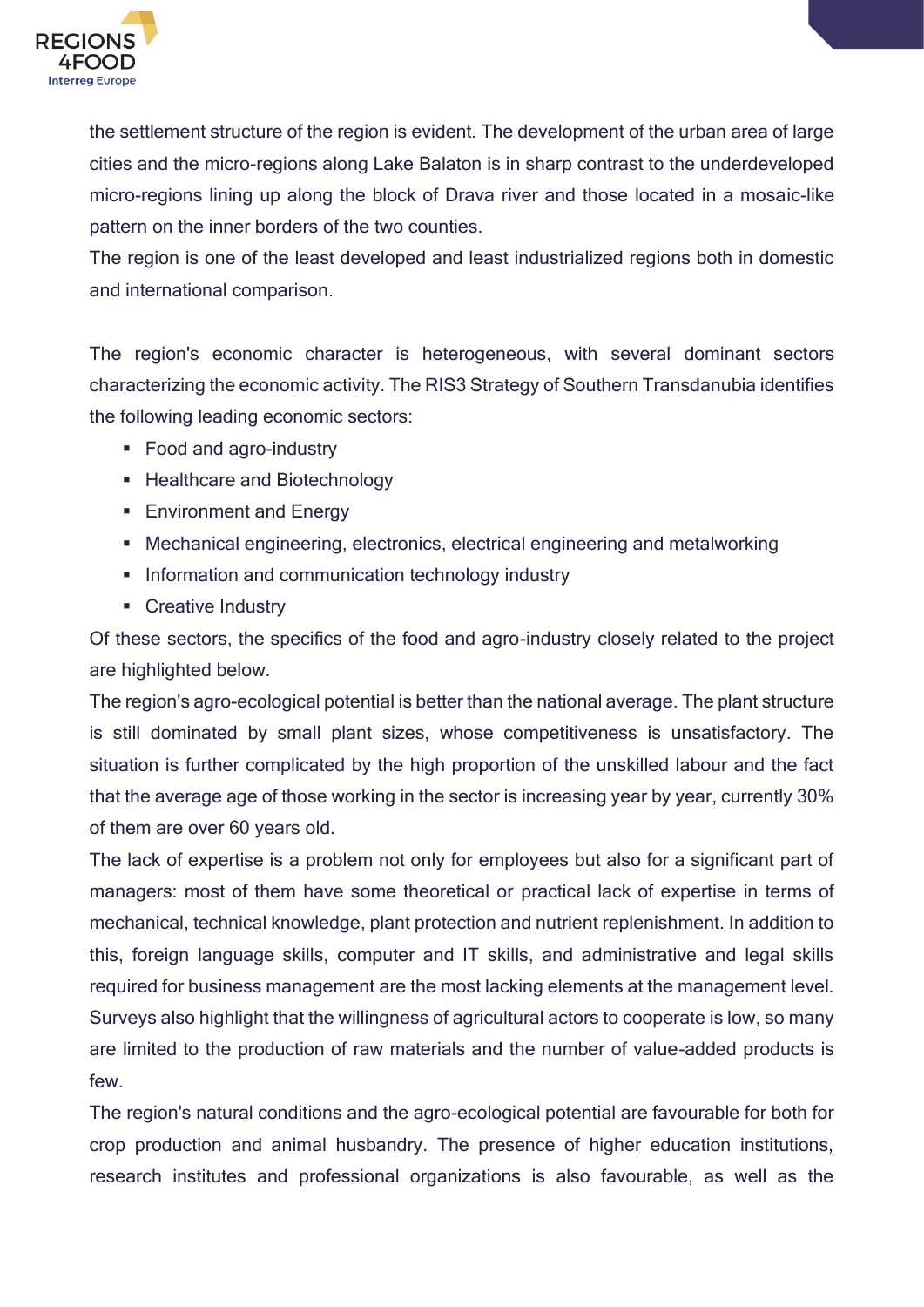

participation of these institutions in international networks, which can create a basis for higher value-added agri-food production for the region as a whole.

| ٠ |  | <b>SWOT analysis</b> |
|---|--|----------------------|
|---|--|----------------------|

|                                                                                                                                                                                                                                                                                                                                                                                                                                                                                                                                      | Weaknesses                                                                                                                                                                                                                                                                                                                                                                                                                                                                                                       |
|--------------------------------------------------------------------------------------------------------------------------------------------------------------------------------------------------------------------------------------------------------------------------------------------------------------------------------------------------------------------------------------------------------------------------------------------------------------------------------------------------------------------------------------|------------------------------------------------------------------------------------------------------------------------------------------------------------------------------------------------------------------------------------------------------------------------------------------------------------------------------------------------------------------------------------------------------------------------------------------------------------------------------------------------------------------|
| <b>Strengths</b><br>" Rich natural resources, agricultural industry<br>with good natural endowments<br><b>Example 5 Favourable effects of the southern shore of</b><br><b>Lake Balaton</b><br><b>Proximity to a country border</b><br><b>Competitive research base</b><br><b>Advanced higher education system</b><br><b>Exercise Heterogeneous economic character</b><br>" Favourable agro-ecological potential<br>healthcare<br>■ Highly<br>qualified<br><b>ICT</b><br>and<br>professional<br>with<br>international<br>achievements | <b>- Low level of digitization</b><br><b>- Peripheral situation</b><br>- Less developed, less industrialized region<br>number<br>$\blacksquare$ High<br>of<br>small<br>villages,<br>underdeveloped micro-regions<br>· Small farm sizes, fragmented agricultural<br>areas<br>. High rate of unskilled labour<br><b>Emigration of young workers with higher</b><br>education<br>. High average age of workers in the agri-<br>food sector<br>• There are few value-added products<br>" Lack of financial resources |
| <b>Opportunities</b><br>• Creating a more competitive agri-food<br>sector<br>• Start-up ecosystem development<br><b>-</b> Retaining the workforce<br>• Shaping the attitude of the young<br>generation<br><b>Strengthening cooperation</b><br>Increasing the competitiveness of relevant<br>actors<br>• Creating competitive products<br>· Diversification of the agricultural economy<br>• More efficient implementation of incubation                                                                                              | <b>Threats</b><br>- High proportion of forced enterprises<br>• Uncertain innovation policy and sources of<br>innovation<br><b>Emigration of skilled labour</b><br><b>- Low willingness to invest</b><br><b>- Low willingness of SMEs to cooperate</b><br><b>- Low demand for innovation by SMEs</b>                                                                                                                                                                                                              |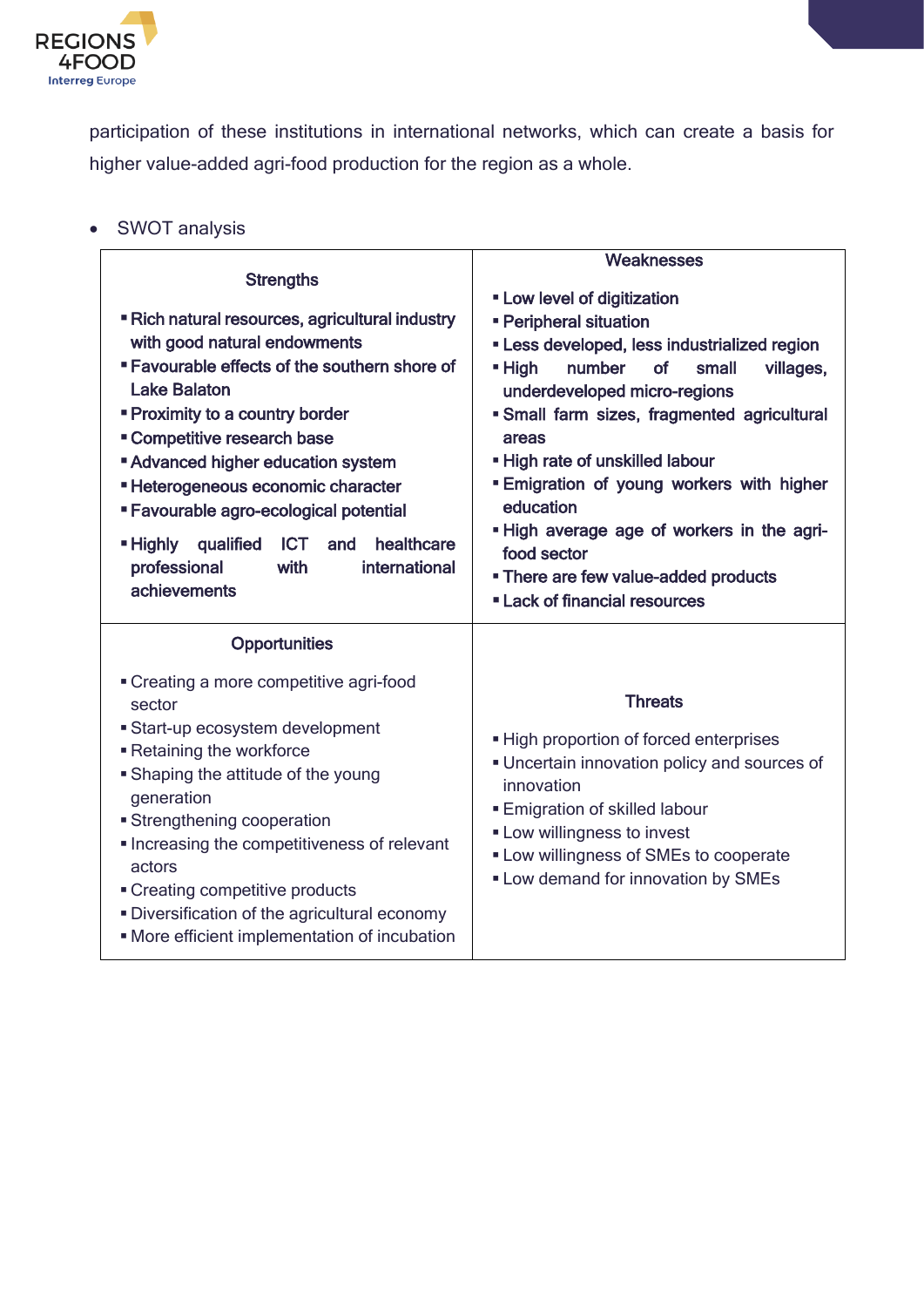

• Lessons learnt from other REGIONS 4FOOD partners.

Explaining the actions in detail, we referred to the lessons learned used, such as good practices and study visits in Spain, Finland, France and the Netherlands. Contribution of the Action Plan to the improvement of the policy instrument.

The Economic Development and Innovation Operative Program (GINOP) aims to stimulate the economies of the less developed regions in Hungary. Its most important priorities are the competitiveness of small and medium sized enterprises, research and innovation, and employment. The programme also aims to develop the tourism industry, enterprises' energy efficiency, and information and communication technologies.

The next planning period offers similar challenges. The challenges of the 21st century will require Hungarian businesses to change their technology, strengthen their digitalisation and innovation capabilities, and train their employees to increase their productivity and added value. The Economic Development and Innovation Operational Programme Plus (GINOP PLUS) for the period 2021-2027 aims to build on the achievements of the Economic Development and Innovation Operational Programme (GINOP) 2014-2020 and support Hungarian businesses. The interventions of GINOP PLUS contribute to the development of a more favourable position of enterprises in the domestic and international markets through the renewal of their technologies. The implementation of the Action Plan is expected to have an impact on both planning periods.

The following calls are those that may still be affected by the actions: Action 1:

- GINOP 2.2.1-18: R&D competitiveness and excellence collaborations,
- GINOP 1.2.8-20: Supporting developments to adapt micro, small and medium-sized enterprises to modern business and production challenges,
- GINOP PLUS-1.2.1-21: Supporting developments to adapt micro, small and medium-sized enterprises to modern business and production challenges;

Action 2:

- GINOP 1.2.10-19: Support for technological modernization of micro, small and medium-sized enterprises,
- GINOP 1.2.9-20: Supporting the development of micro and small enterprises in disadvantaged settlements,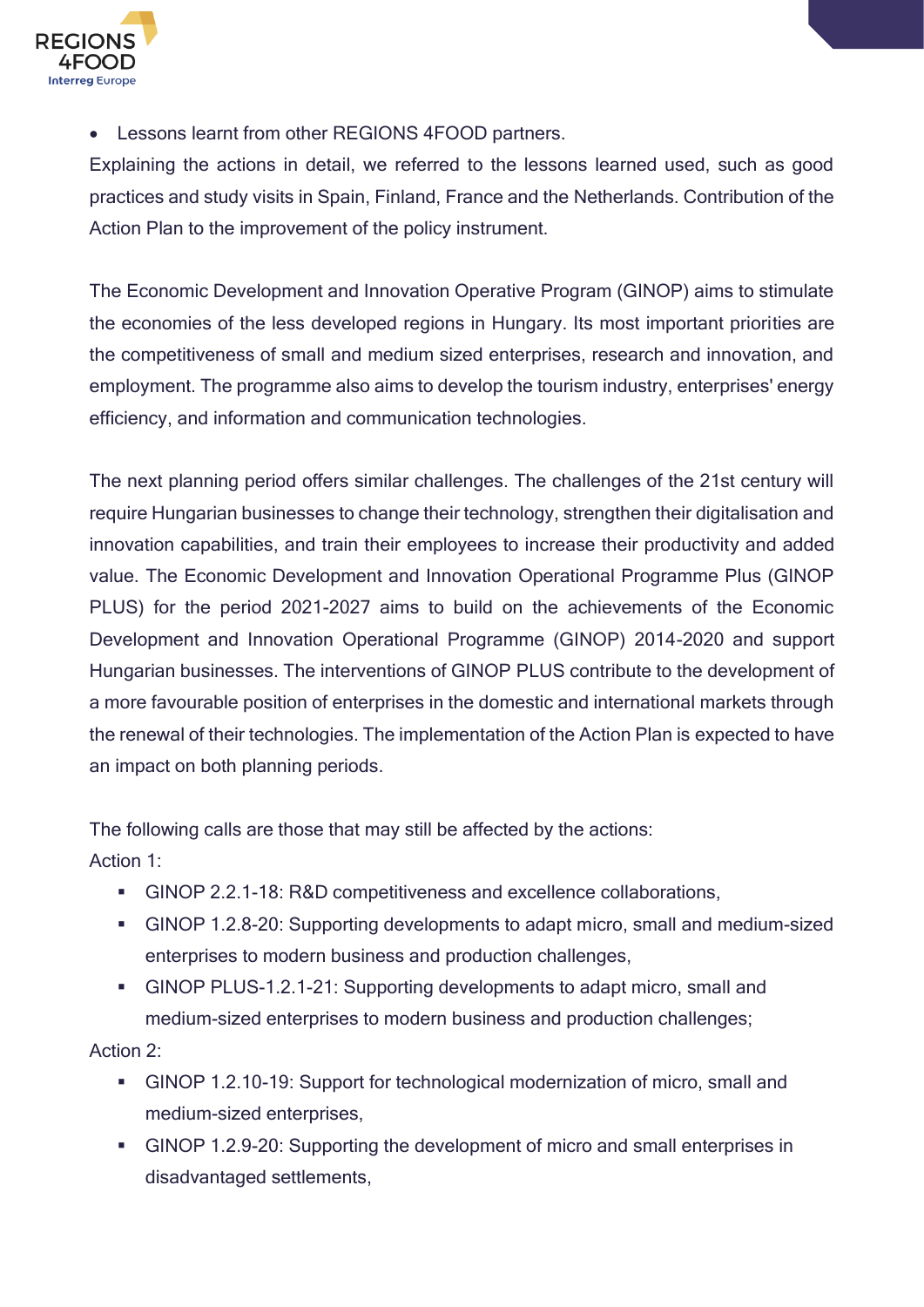

■ GINOP PLUS-1.2.1-21: Supporting developments to adapt micro, small and medium-sized enterprises to modern business and production challenges.

The Action Plan also includes – as the third and self-reliant action – the Pilot Action that was approved by the Interreg Europe Monitoring Committee on 13 August 2021. This Pilot Action addresses Regions 4Food relevant ag-tech higher education issues by transferring Master in "Digital Agriculture and Agri-Food Innovation" of University of Sevilla in South Transdanubia to test a new higher education approach. The relevant policy is the Digital Agricultural Strategy of Hungary which is a national strategy with relevance for years the 2019-2022.

#### Action 3:

■ The Pilot Action addresses the educational dimension of the agricultural digitisation, namely under the DAS horizontal objective called "Development of digital competences". The dedicated measure of this objective is called "Development of agricultural higher education", and that is the closest in scope to the implementation of this Pilot Action.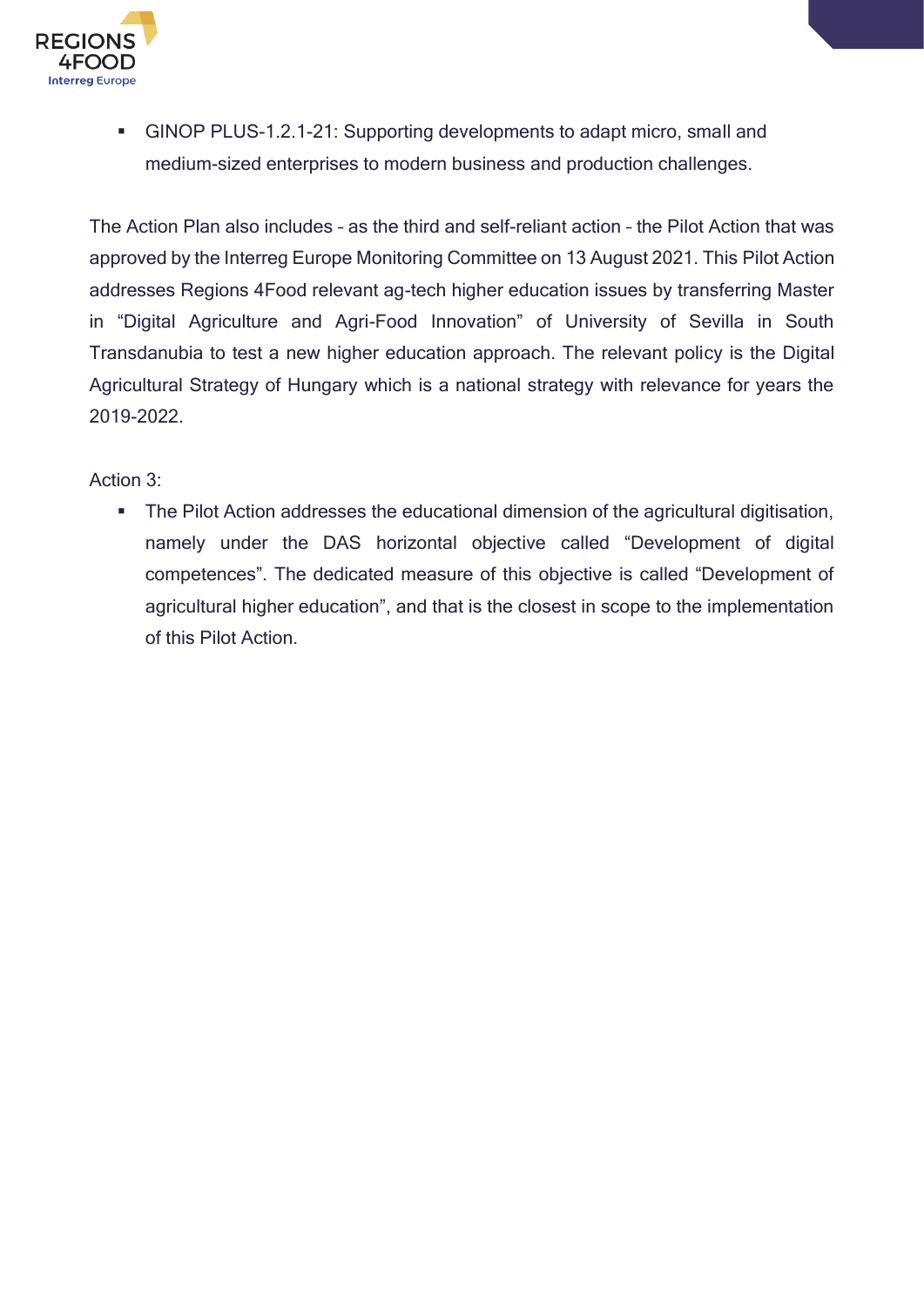

# <span id="page-15-0"></span>**PART III – METHODOLOGICAL APPROACH**

#### <span id="page-15-1"></span>**Challenges/needs addressed**

Data has become a key asset for the economy and our society. The need to make sense of "Big Data" is leading to innovation in technology and the development of new tools and skills. Generating value at the different stages of the data value chain will be at the heart of future knowledge economy.

Within the agri-food value chain, Big Data is gaining ground in areas such as security and traceability, customer services, or production improvements.

Big Data has also contributed to balancing the agri-food value chain.

The large volume and diverse nature of data of agri-food value chains call for specific integration and management procedures to make the most of the new economic opportunities based on information, data and cognitive technologies and promote innovation-driven growth.

As a result of involving relevant regional authorities, the research sphere, ICT and agro businesses, and civil society in the exchange of experience process, partners have prepared action plans to include measures that will improve the technology transfer, close the gap between research and markets and display the greatest potential of innovation opportunities and smart specialisation areas.

The project has also contributed to addressing the major challenge to digitisation which is to connect directly producers with consumers and also agrobusinesses with tech sector companies and with knowledge sector.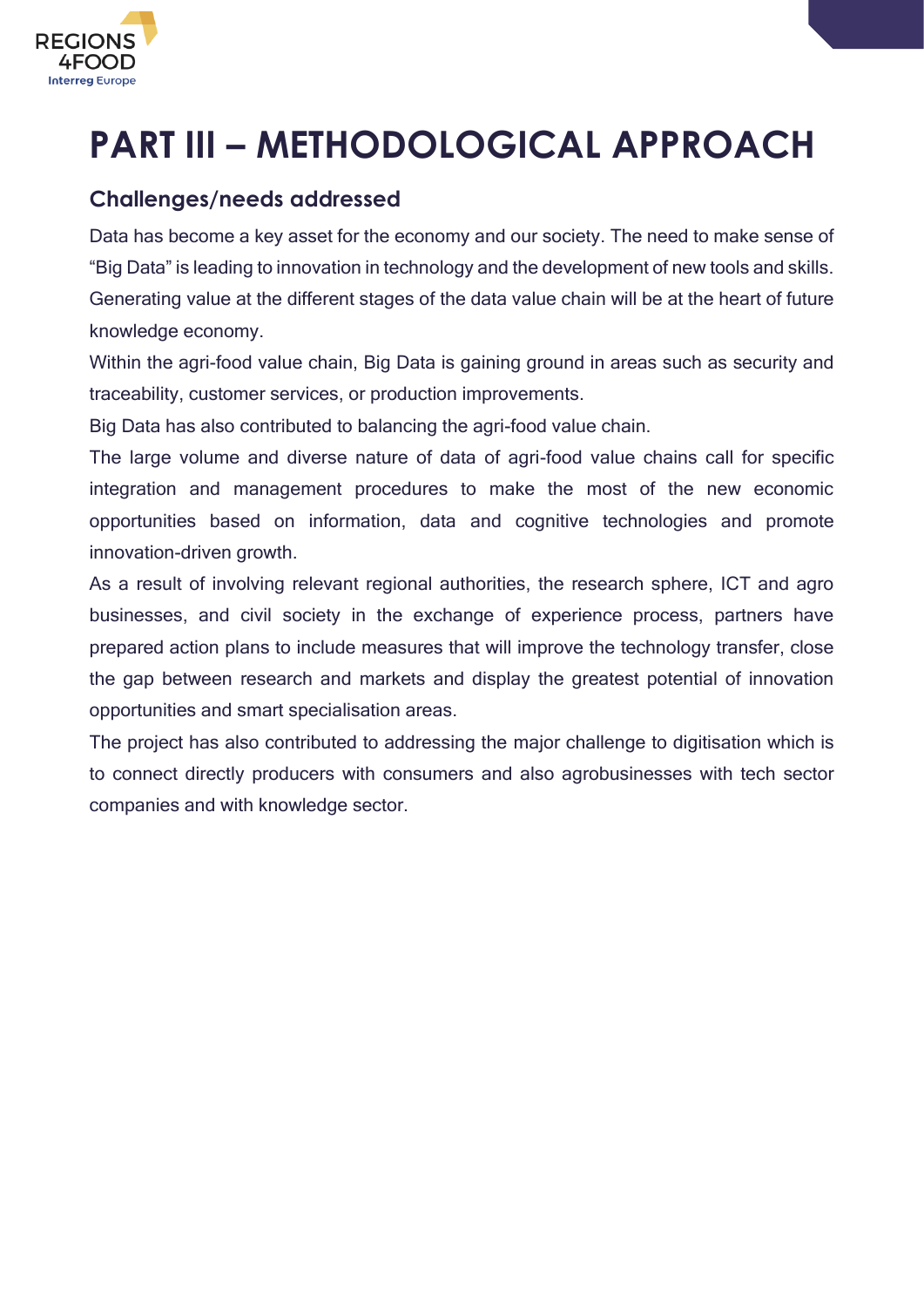

#### <span id="page-16-0"></span>**Approach to the preparation of the Action Plan**

REGIONS 4FOOD has a well-defined methodological approach with the following stages:



#### **Identification**

The Regional Ministry of Agriculture, Livestock, Fisheries and Sustainable Development of Andalusia, as REGIONS 4FOOD Lead Partner, prepared two methodologies to be implemented by project partners with the support of their stakeholders with the aim to identify in each partner region:

- o Needs, barriers, relational capital and good practice related to the digitisation of the agri-food sector.
- o A catalogue of data and technologies in the agri-food sector.

#### • Exchange of experiences and practice sharing

The results of these mapping works have been shared within the partnership in the interregional seminars organised back-to-back the steering committee meetings. Good practice sharing has been implemented through the study visits, where both the project partners and their stakeholders took part. Partners had previously identified those practices that were the most interesting for them in terms of their capacity to improve the policy instrument addressed.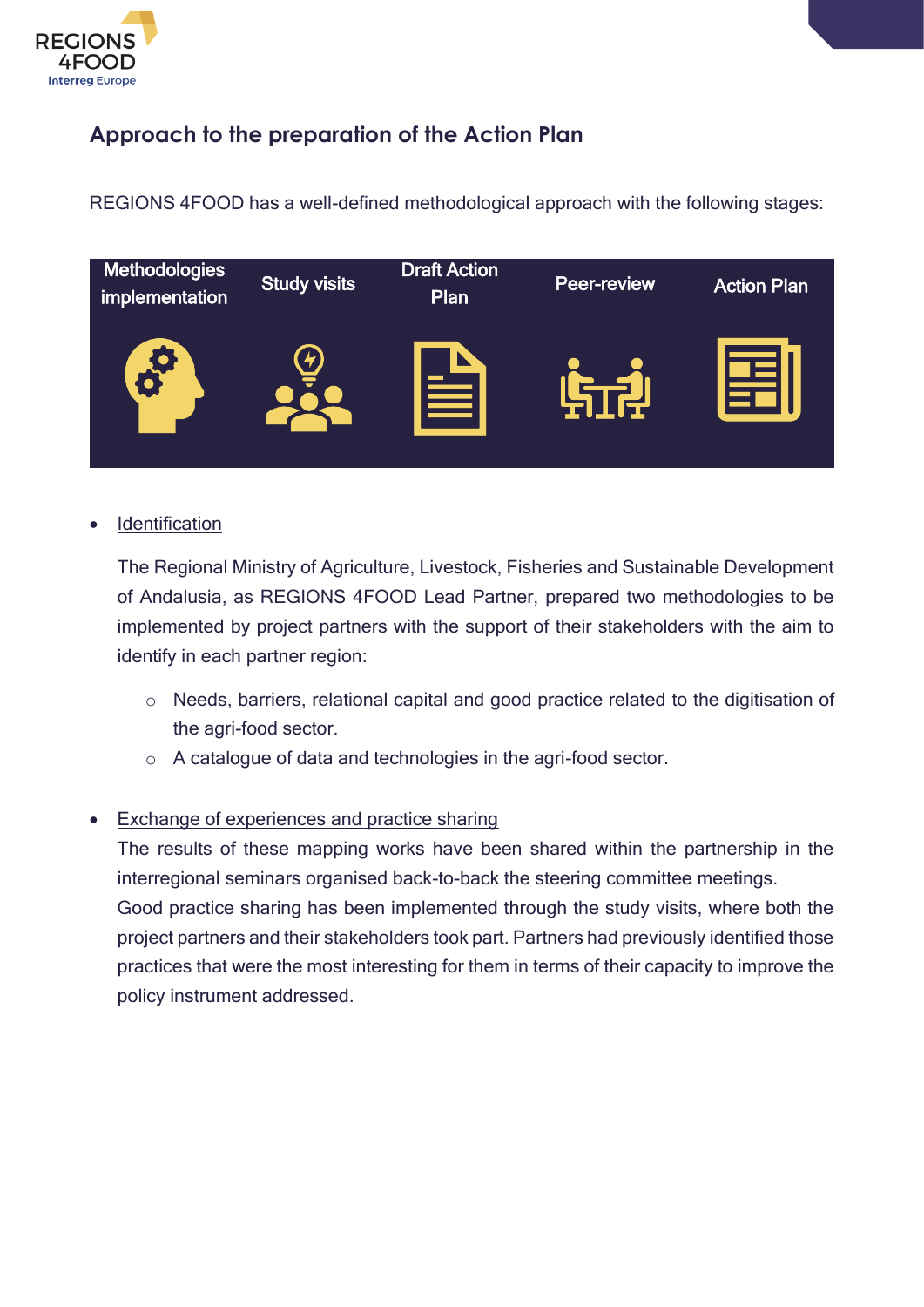

#### • Preparation of draft Action Plans

Following the template prepared by the Lead Partner, the first draft Action Plans included the lessons learnt from previous stages, the interregional activities, and learning at all levels. Stakeholder groups also met to analyse the findings of previous work and contribute to the preparation of the draft Action Plan.

#### • Presentation of first draft Action Plans

The REGIONS 4FOOD partners presented their first draft regional Action Plans during the Capitalisation Seminar held in May in South Transdanubian (Hungary).

#### • Peer-review

The overall objective of the peer reviews was that the partner owner of the good practice inspiring the actions of other partner's Action Plan draft evaluates it taking into consideration this partner's context on innovation strategies.

The process has been carried out as follows:

- First, each project partner determined if the peer review concerned the whole Action Plan draft or just one concrete action,
- Second, partners sent to peer the Action Plan draft with the instructions on what was to be reviewed (the whole Action Plan or just specific action(s)),
- Third, the peer identified the key agents and/or stakeholders involved in the good practice that had most inspired the action(s),
- Four, one these agents had read the Action Plan draft, an online meeting was scheduled among both project partners. In that meeting, there was exchange of views, assessing the document and when needed, how it could be improved in order to obtain the final objective: improving the partner's policy instrument tackled by the project,
- Finally, the peers drafted a review report with suggestions in view of improving the Action Plan draft reviewed,
- These suggestions were later discussed with the stakeholders and were considered in the drafting of the final Action Plan.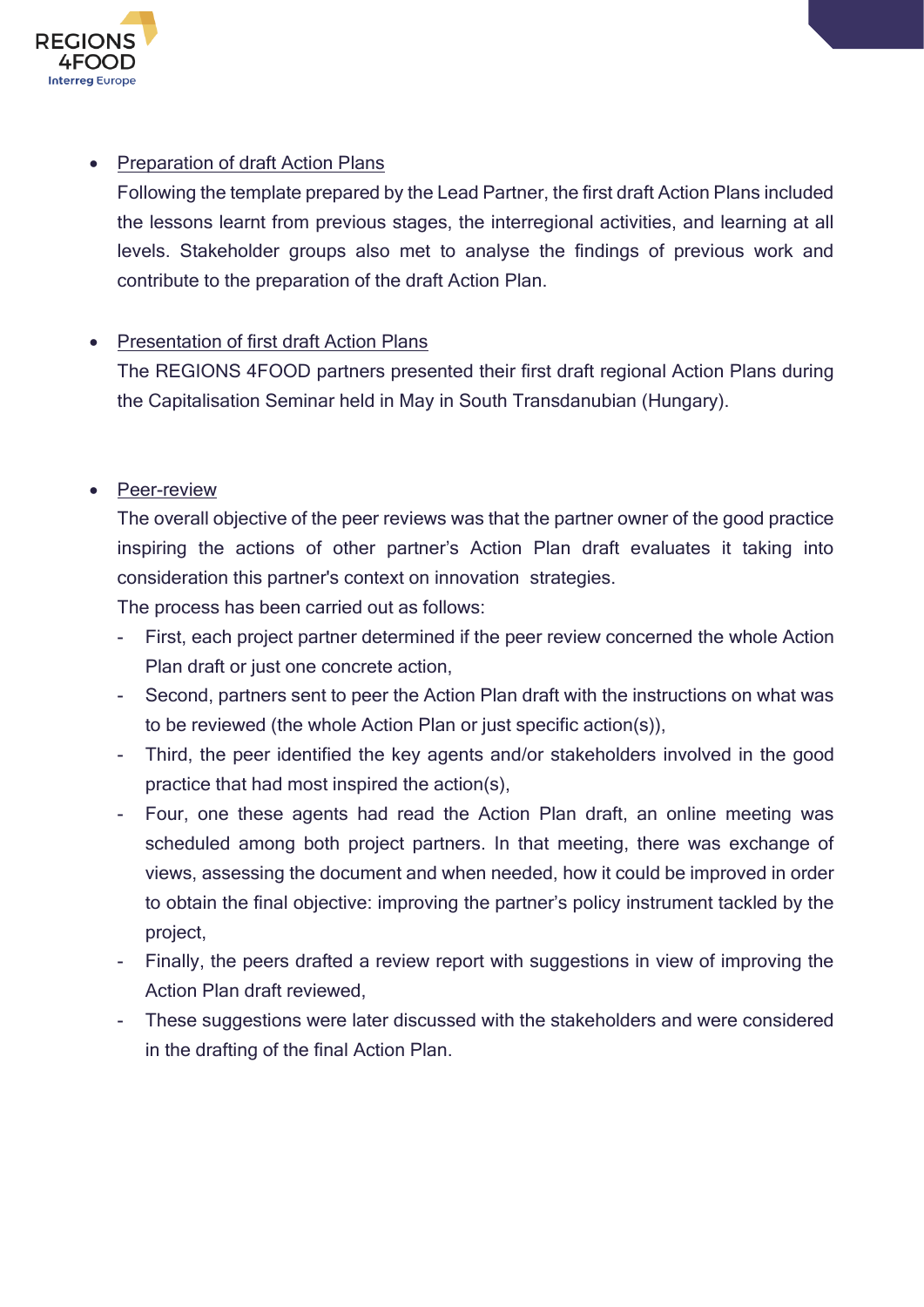

#### - Presentation of the second draft Action Plan

During Semester 6, the project partners' Action Plans (second draft) have been completed considering the suggested improvements of the peer-review process. They have been presented in their regional stakeholders' group meetings.

#### - Action Plans

This methodological process concluded with the submission at the Interreg Europe Joint Secretariat of the seven Action Plans (1 per partner/region) for validation by the end of Phase I.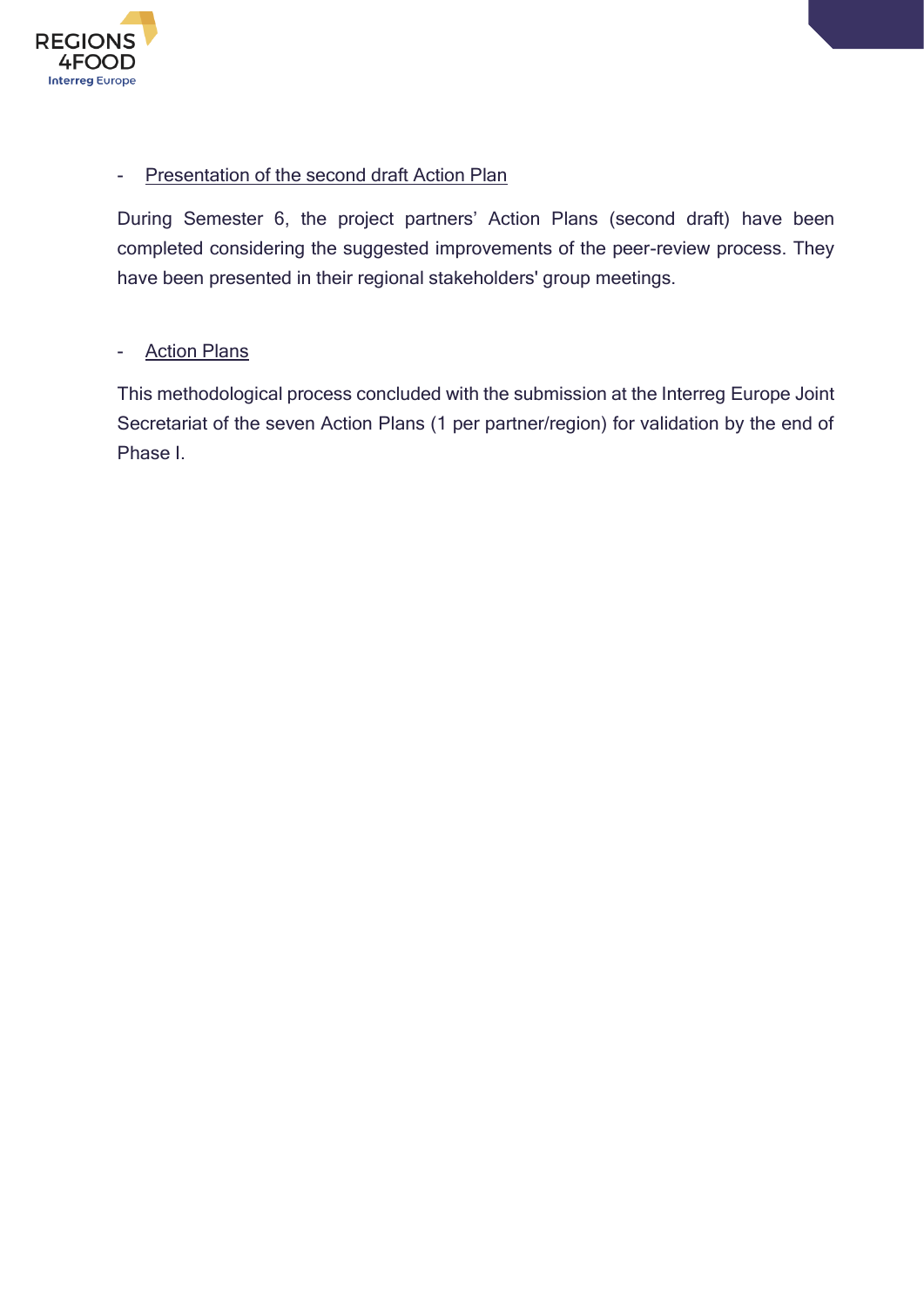

# <span id="page-19-0"></span>**PART IV – ACTIONS**

### <span id="page-19-1"></span>**ACTION 1.**

### Name of the action: Encouraging cooperation between agri-food stakeholders

#### <span id="page-19-2"></span>**Relevance to the project & background**

The background of the action is the low willingness to cooperate in the Hungarian agri-food sector. Our background analyses showed that despite the existence of formalized collaborations (e.g. thematic cluster organizations), the fragmentation of resources among enterprises, the majority of enterprises with only 1-2 employees, the high proportion of family enterprises, the lack of skilled entrepreneurs with complex knowledge are more typical. It is typical that businesses and entrepreneurs tend to operate in isolation, want to control all processes themselves, and are motivated by competition rather than collaboration.

During the project, it was interesting to learn about those successful collaborations, which were organized either on the common infrastructure or on the common interest representation, or along common professional goals or development ideas. The first of these is the Frami Campus and Food Forum, which is primarily a higher education and R&D collaboration, but the local public sector and local businesses have also been involved in joint project generation. Good practice started from bringing together local organizations, so knowledge and trust in each other was given from the beginning. This is one of the keys to successful collaboration. On the other hand, the project generation, which is induced by local needs, is noteworthy, so everyone formulates their own role and goal in the cooperation, starting from the same conditions. Another successful collaboration with elements adaptable in Hungary is the Agro Living Lab & eLiving Lab project, which means the organization of a common infrastructural background for local farmers. The good practice offers an opportunity to test, try and later use digital technologies on the one hand, and to ensure the exchange of experience for farmers with different farm sizes, activities and different stages of the product life cycle. The third inspiring initiative is the ResQ Club, which contributes to food waste reduction by creating a new kind of value and generating collaborations.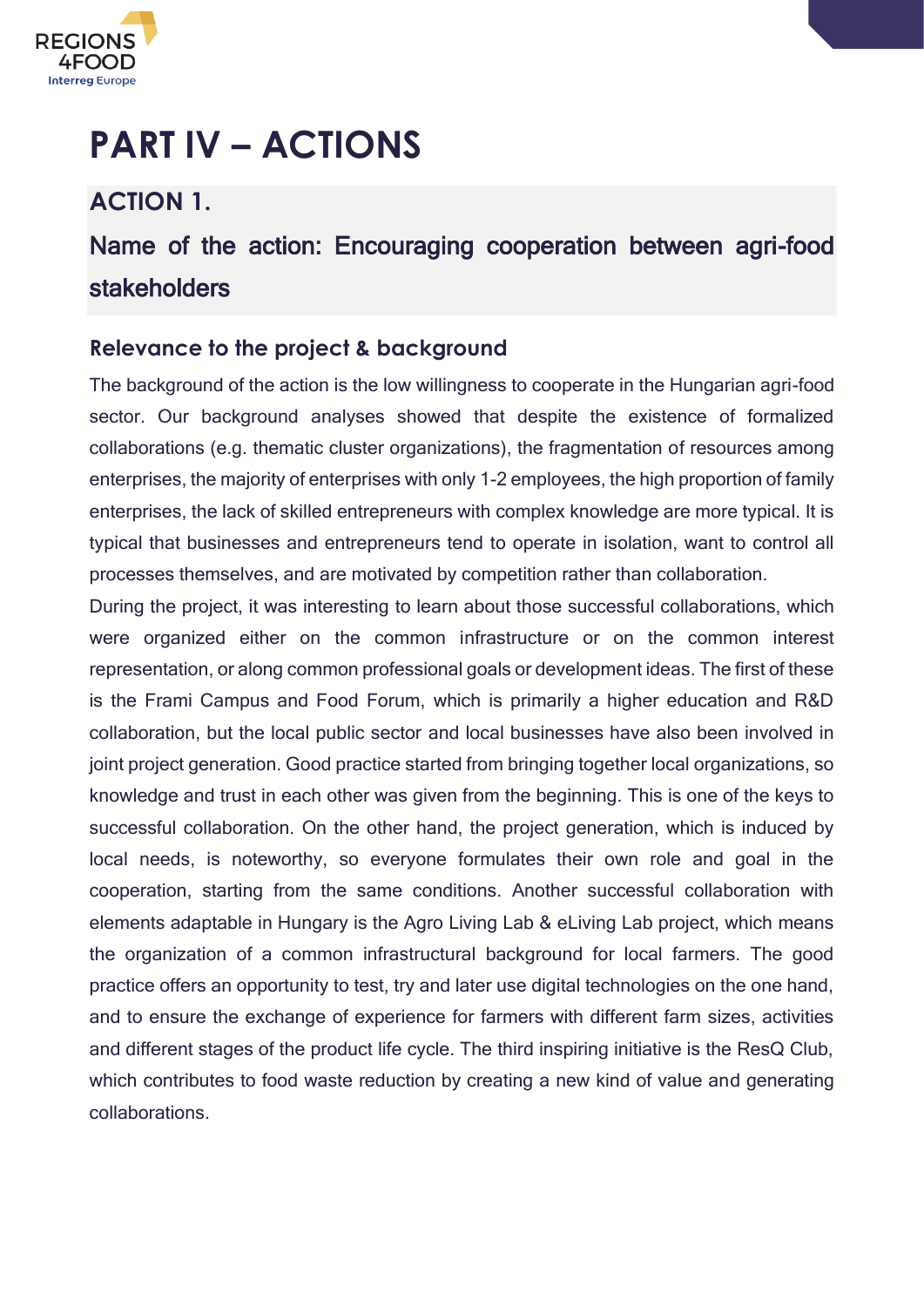

#### <span id="page-20-0"></span>**Nature of the action**

The Action aims to promote and implement collaborations, thus helping to improve the competitiveness of enterprises and reduce their fragmentation and isolation. In the second phase, the action enables the relevant actors to be addressed, introduces them working collaborations, international and domestic good practices, professional actors, helps to learn the areas where cooperation would be most needed, and then to coordinate and encourage them.

Activities performed under the Action

- Organizing workshops, online meetings and digital technology testing for relevant stakeholders,
- Collaboration generation, collaboration facilitation;

The workshops and the online meetings as collaboration platforms will provide an opportunity to meet the target group organizations with the goal of exchanging good practice experiences, getting to know the needs of different stakeholder groups, connecting different territorial needs and challenges, as well as to evaluate the implemented projects in the policy instrument addressed. As a concrete policy change measure on GINOP and GINOP PLUS implementation, the outcomes of the workshops and the meetings will be summarized annually, and the summary report will be forwarded to the policy responsible body as a systematic feedback. As such, the result of the action is clarifying the goals for businesses to be achieved independently and in collaboration, creating an effective environment for tendering and continuously formulating development objectives for GINOP and GINOP PLUS. The Action has a direct impact on GINOP PLUS-1.2.1-21 (Supporting developments to adapt micro, small and medium-sized enterprises to modern business and production challenges) by increasing the number of project ideas generated by collaborations and improving the elaboration of project ideas, as well as their effective implementation and maintenance.

#### <span id="page-20-1"></span>**Stakeholders involved**

It is planned to involve the following organizations in the implementation of the Action:

Institute of Agricultural Economics Nonprofit Ltd. (The Institute is a government scientific institute supervised by the Ministry of Agriculture. As a leader in the digitalisation process of Hungarian agriculture, it operates and is engaged in the further development of EU and national agricultural information systems of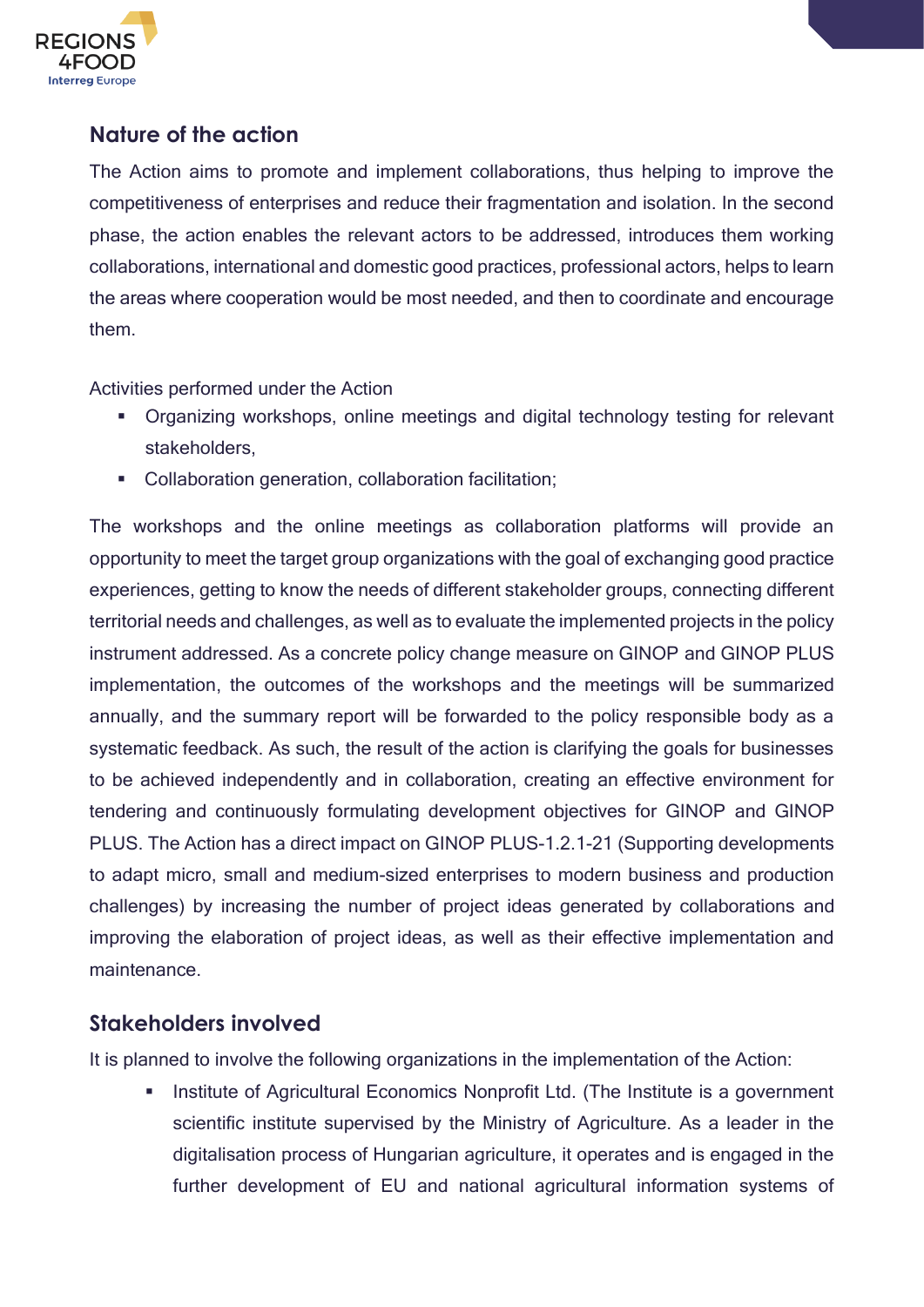

outstanding importance, i.e., the Farm Accountancy Data Network (FADN), the Market Price Information System (MPIS), and the Agricultural Statistical Information System (ASIS). By the extensive collection and processing of data, policy analysis and decision support, the Institute provides valuable assistance for progressing agriculture and strengthening rural livelihoods. Source: https://www.aki.gov.hu/en/about-the-institute/).

- Campden BRI Hungary Nonprofit Ltd. (Campden BRI Hungary is one of the most significant independent European service providers in the food and drink industry, including agriculture and related sectors. Campden BRI Hungary with a 100 years of industry and R&D experience supports its partners and offers client specific packages. Source: https://campdenbri.hu/en/en-magyarorszag.php).
- Hungarian Chamber of Agriculture (The Chamber covers the whole domestic food chain, the agricultural production activity and the field of rural development through its members. As a flexible and professionally qualified public body, it has been working since its foundation to give a new impetus to the Hungarian agrifood economy. Source: https://www.nak.hu/english).
- local SMEs (Agri-food small and medium size companines represent the agriculture-forestry and food processing sectors and are located in South Transdanubian and other parts of Hungary. As daily users of digital solutions available on the market they provide valuable contribution to widening the uptake of digitisation in the Hungarian agri-food sector.).
- Higher educational institutions, research institutes (Within South Transdanubian the key Hungarian agri-food university, the Hungarian University of Agriculture and Life Sciences (MATE - [https://uni-mate.hu/en\)](https://uni-mate.hu/en) as the largest Hungarian agricultural-focused, multi- disciplinary higher education is located. Simultaneously, several domestic agri-food research institutes contribute to developing new digitisation solutions and services for agrifood farms and companies.).
- Start-uppers (Agri-food start-up companies belong here that target market niches such as data visualisation systems, digital training solutions for farmers and agrifood businesses, or individual billing and tracking of agri-food products based on the blockchain technology. These businesses have special needs that effectively support the cooperation of various professional and agri-food related farms, consultants, etc.).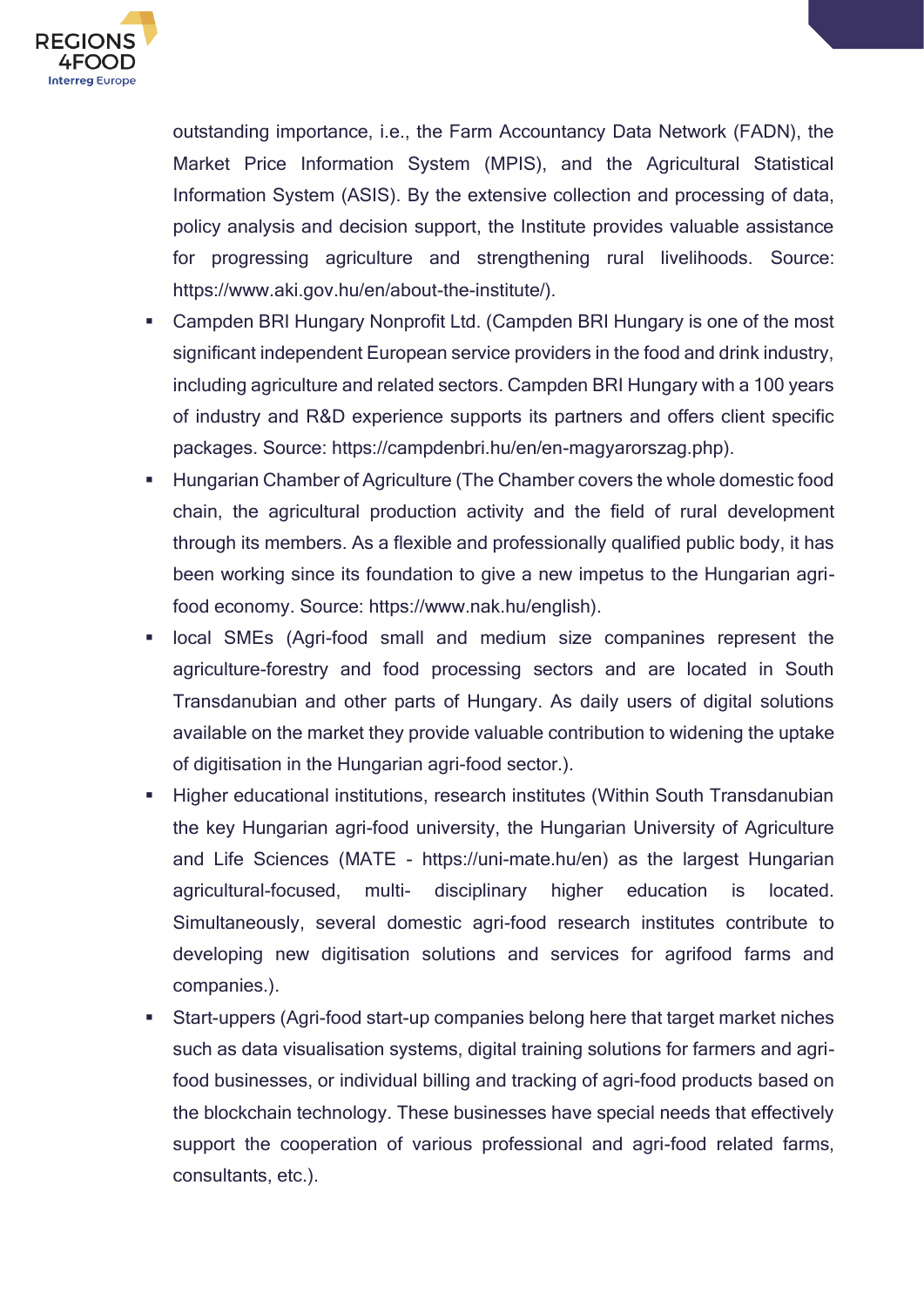

The facilitator of the Action will be the South Transdanubian Regional Innovation Agency Nonprofit Ltd.

#### <span id="page-22-0"></span>**Timeframe**

2021-2023

#### <span id="page-22-1"></span>**Indicative costs**

10 000 euros/year

#### <span id="page-22-2"></span>**Indicative funding sources**

- Contribution from South Transdanubian Regional Innovation Agency,
- Application resources;

#### <span id="page-22-3"></span>**Output and result indicators**

- Number of workshops: 2 workshops,
- Number of participants at the workshops (8 participations/workshop),
- Number of new projects generated by collaborations (1 project).

### <span id="page-22-4"></span>**ACTION 2.**

### Name of the action: Supporting the agri-food sector by encouraging digital technologies

#### <span id="page-22-5"></span>**Relevance to the project & background**

When founding the action plan, we encountered an astonishingly low digital technology use activity by the relevant stakeholder groups. This may also be due to a lack of information, inadequate skills, the aging of the generations working in the sector and inadequate funding and development policy backgrounds.

However, we know the Hungarian experts in the field, we see the background of higher education and research and development, and by learning from the experience of international cooperation we see that the lack of financial background is not always a deterrent to encouraging the use of digital technologies. We believe that it is worthwhile to pass on and show international good practices to Hungarian farmers and entrepreneurs, which also inspired the development of this action. In each case, technology-based activity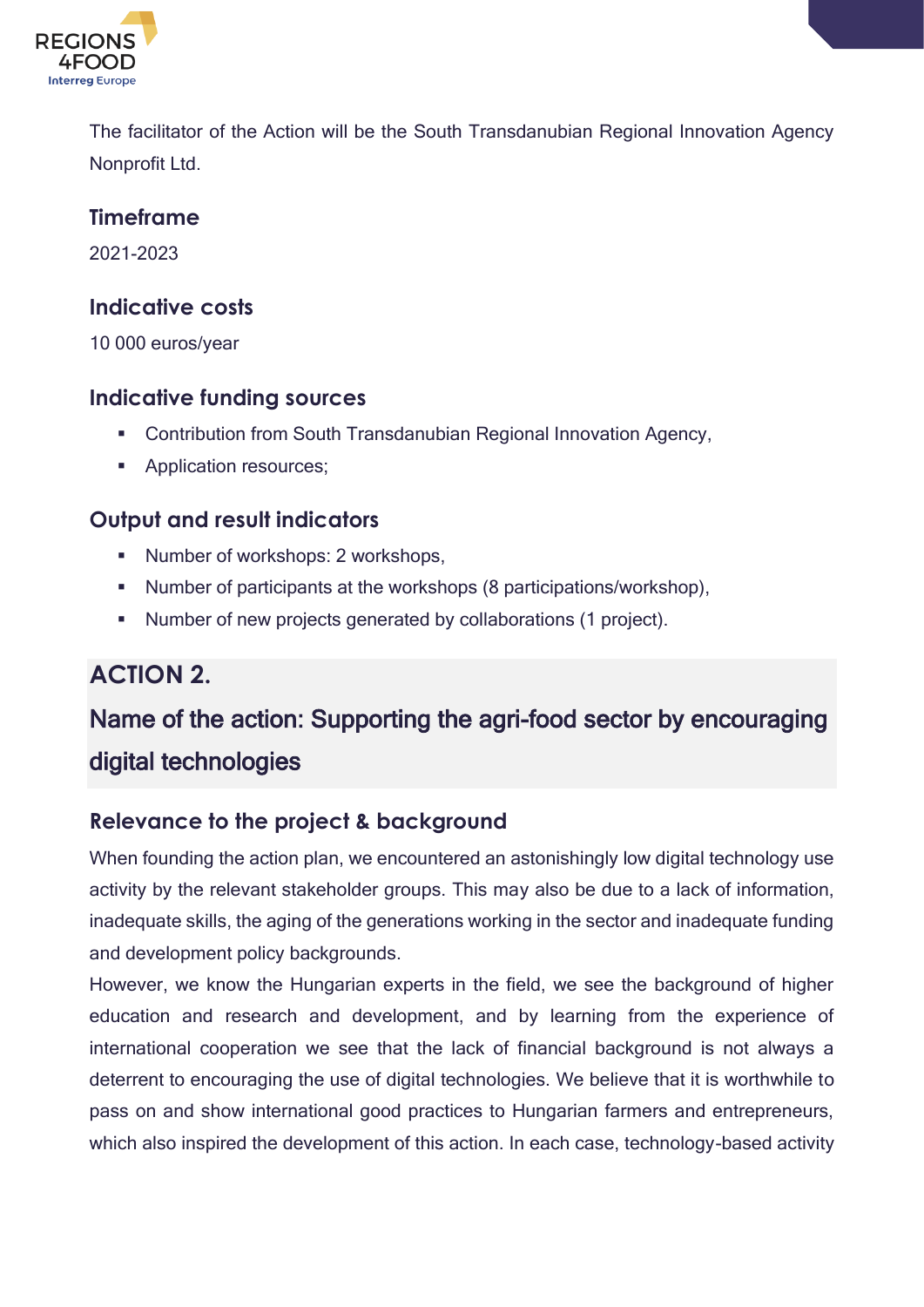

and management is the key, resulting in more balanced yields, reduced use of chemicals, keeping pests away and healthy farmed animals without having to be treated with antibiotics. The good practices considered in designing the Action are as follows:

- Data in animal welfare: comprehensive data collection in pig farming, its main results are animal health protection, prevention and early intervention.
- YOOKR Dashboard: a wireless smart device, a sensor that can increase and optimize yields and adapt to climate change by influencing and regulating environmental factors.
- **•** Tree Mania: sensor technology that monitors the roots of trees based on changes in soil, water management and microbiological processes, enabling the necessary interventions. The main results are keeping pathogens away, healthier and more tolerant plants, and reducing the amount of chemicals applied.

#### <span id="page-23-0"></span>**Nature of the action**

The aim of the Action is learning, introducing and disseminating new technologies that will determine the future development of the agri-food sector.

Activities performed under the Action

- Organizing workshops, attitude-forming events and webinars,
- Higher educational attitude formation;

The Action therefore is aimed at expanding the capacity of agri-food enterprises and expanding knowledge. The planned activities will contribute indirectly to the realization of GINOP and GINOP PLUS, to increase the digital competencies through the awareness raising of agri-food enterprises.

The action is directly linked to the GINOP 1.2.9-20 (Supporting the development of micro and small enterprises in disadvantaged settlements) framework. Through the workshops and webinars, agri-food businesses will be able to formulate their digitalisation development goals, review the pre-qualification system of tendering schemes, and successfully participate in tenders and implement new projects.

#### <span id="page-23-1"></span>**Stakeholders involved**

It is planned to involve the following organizations in the implementation of the Action:

- Institute of Agricultural Economics Nonprofit Ltd. (As introduced under Action 1.),
- Campden BRI Hungary Nonprofit Ltd. (As introduced under Action 1.),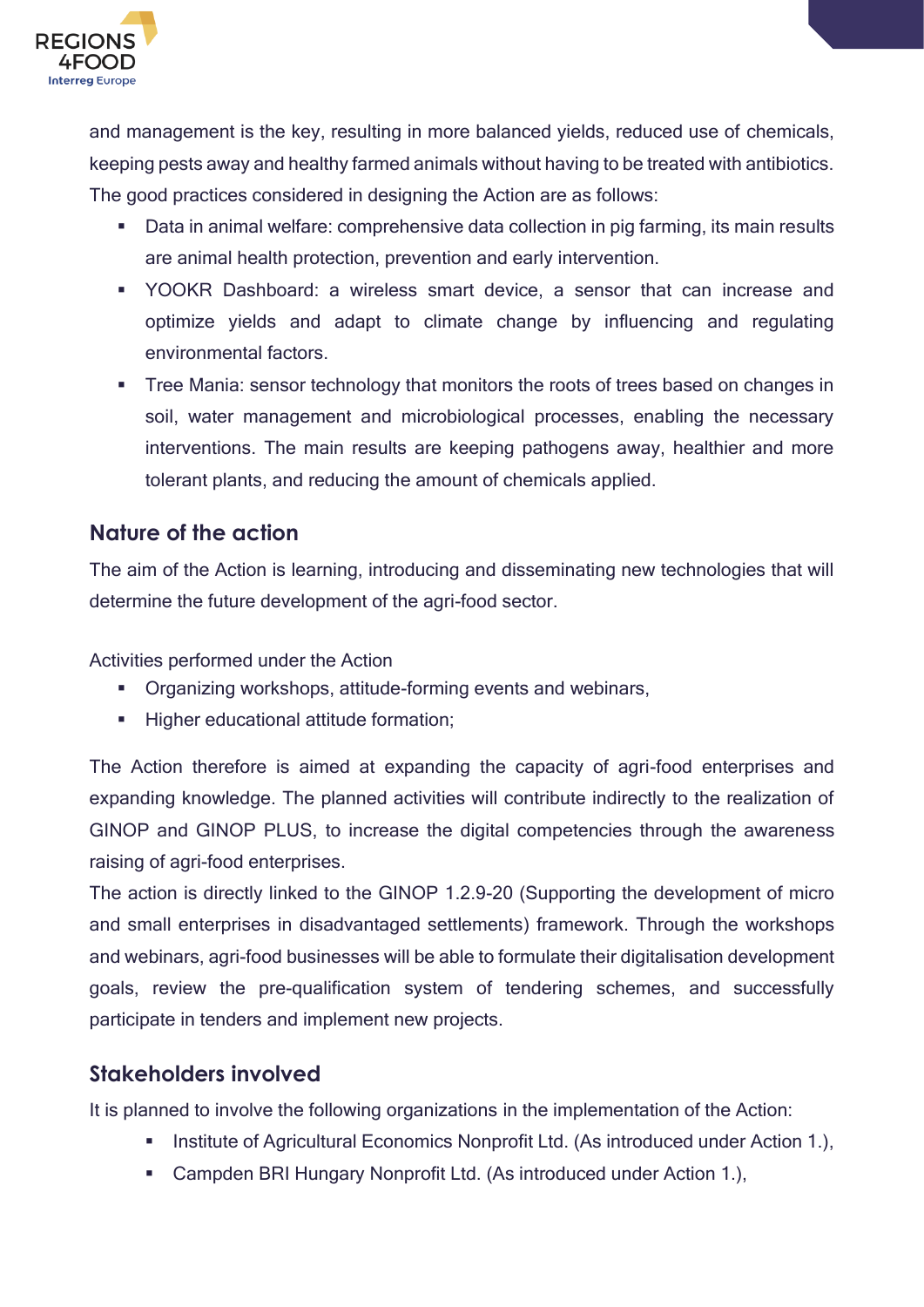

- **E** Hungarian Chamber of Agriculture (As introduced under Action 1.),
- local SMEs (As introduced under Action 1.),
- **EXECT** Higher educational institutions, research institutes (As introduced under Action 1.).

The facilitator of the Action will be the South Transdanubian Regional Innovation Agency Nonprofit Ltd.

#### <span id="page-24-0"></span>**Timeframe**

2021-2023

#### <span id="page-24-1"></span>**Indicative costs**

8 000 euros/year

#### <span id="page-24-2"></span>**Indicative funding sources**

- Contribution from South Transdanubian Regional Innovation Agency
- Application resources

#### <span id="page-24-3"></span>**Output and result indicators**

- Number of events (workshop, attitude-forming events, online meeting): 2 events,
- Number of participants at the events (10 participations/event),
- Number of students involved (5 students),
- The number of new projects generated by the action (1 project).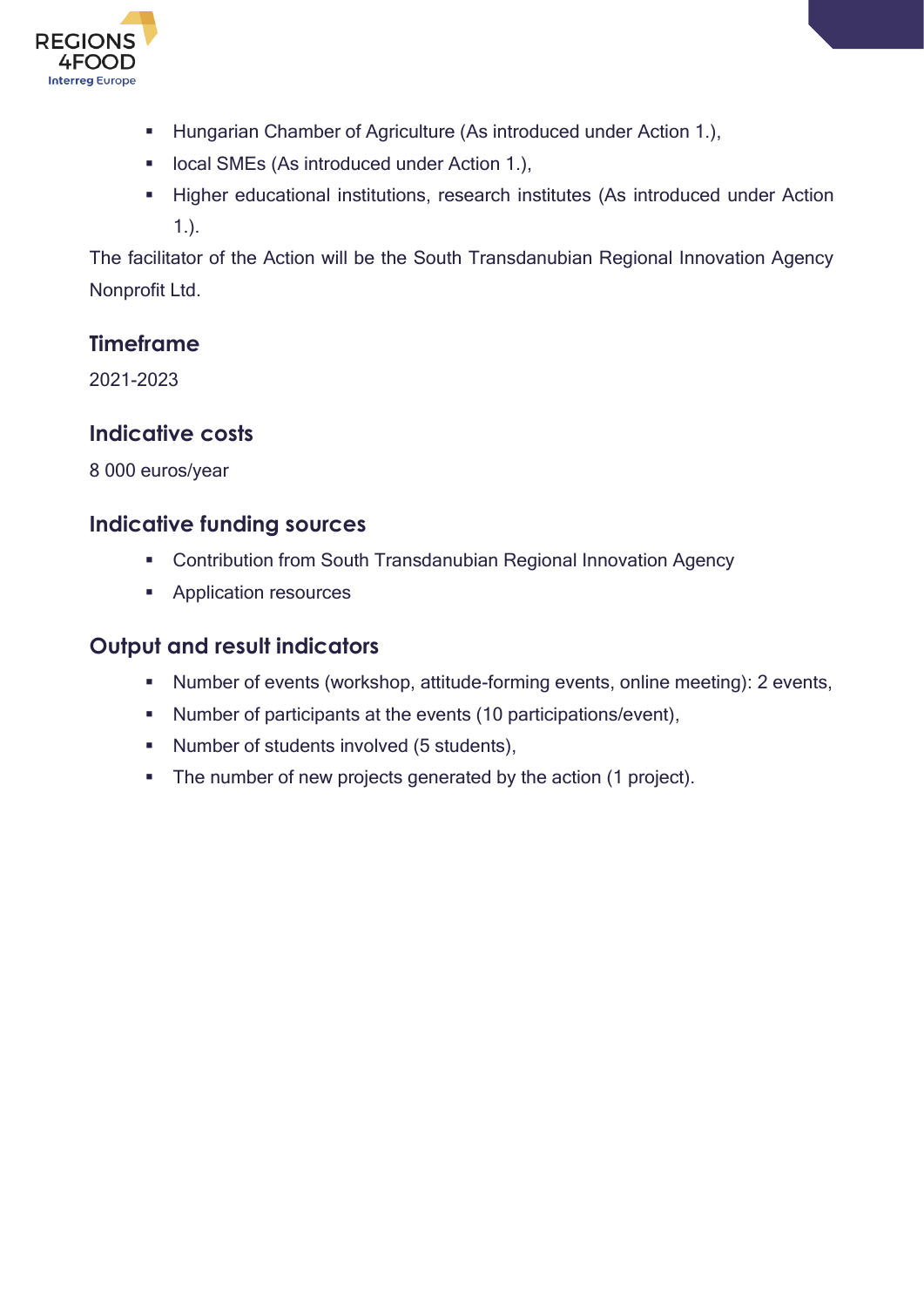

### <span id="page-25-0"></span>**ACTION 3.**

Name of the action: Guidelines for the implementation of an academy program based on the experience of the Master in "Digital Agriculture and Agri-Food Innovation" of University of Sevilla in South Transdanubia to test a new higher education approach

#### <span id="page-25-1"></span>**Relevance to the project & background**

The Pilot Action is dedicated to testing the feasibility of the knowledge transfer of the new and complex approach of a Spanish higher education Master of Science program called "Digital Agriculture and Agri-Food Innovation" of the University of Seville to South Transdanubia for the purpose of widening and enhancing the digital agriculture and agrifood innovation portfolio of Hungarian higher education organisations. The aim is to demonstrate the added value of this new and complex higher education approach as a potential new eligible activity of the Digital Agricultural Strategy of Hungary (2019-2022).

University of Sevilla (Andalusia, Spain) through its Higher School of Agronomical Engineering offers a Master of Science program (hereinafter referred to as MSc or Master program) in Digital Agriculture and Agri-Food Innovation since 2018 September. It is a mature and complete training program that has 9 modules, including 7 technical modules (1. IT and precision farming, 2. Advance geomatics and drones, 3. Smart system for production monitoring, 4. Data analysis and decision support tools, 5. Smart irrigation systems, 6. Robotics and 3D, 7. Innovation challenges, new business strategy and agricultural digitalization) that are complemented with 1 agri-food digital transformation module and 1 (voluntary for students) internship module. The program also reflects a new approach as it meets the growing demand for new profiles in the agri-food sector while promotes agricultural technology skills. In the implementation of the MSc program 30 lecturers are involved from Spain, Portugal, Germany, Netherlands, and several other European countries. The program is a case of success in Andalusia and the number of students is between 20-24 per academic year, with a growing demand for interest (therefore the Master program has a waiting list).

The Digital Agriculture and Agri-Food Innovation MSc program is a Regions 4Food good practice, which has been identified by the Government of Andalusia, the Regional Ministry of Agriculture, Livestock, Fisheries and Sustainable Development. The work developed in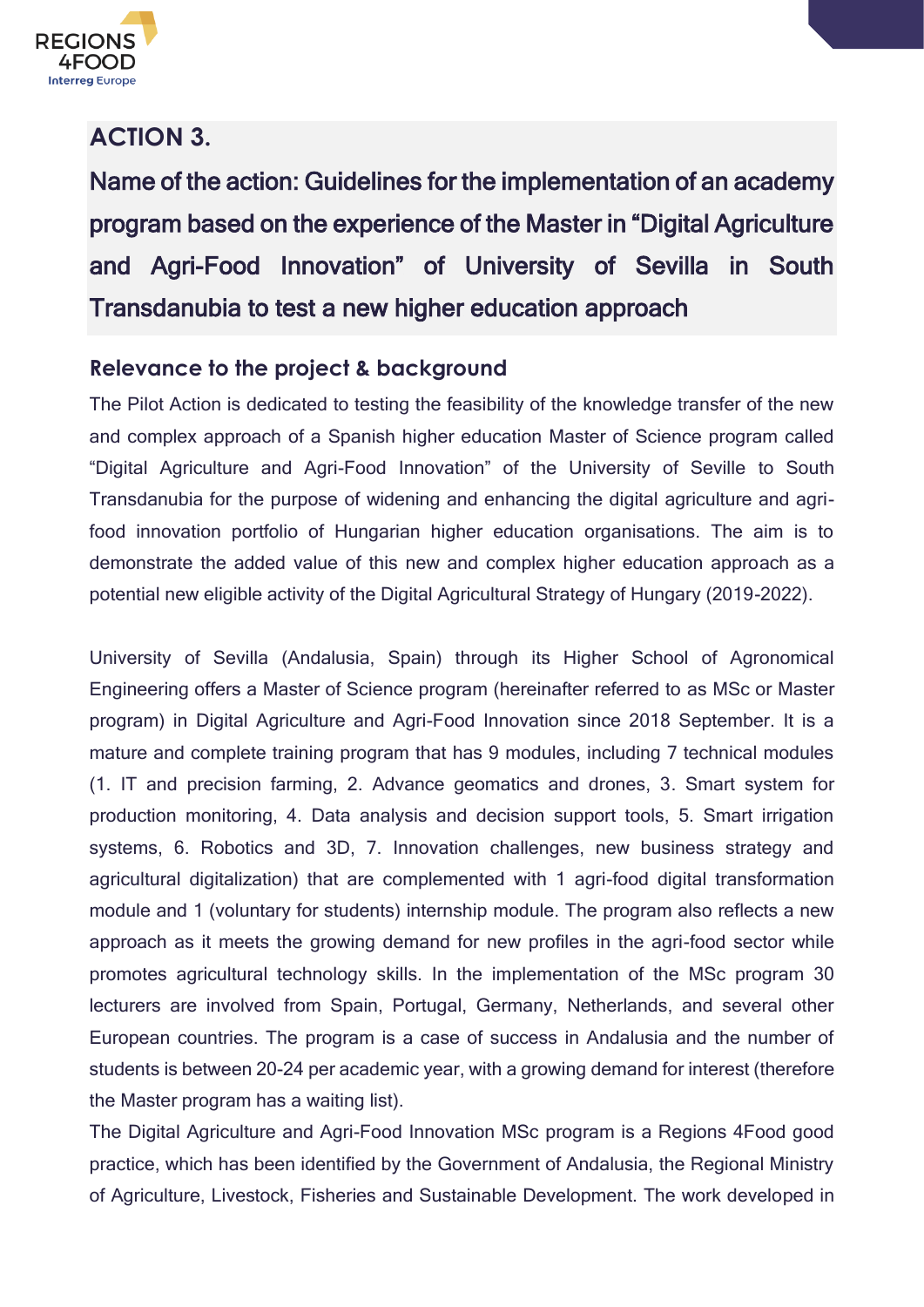

this Master program in the legal, technical, organisational, economic-financial and academic aspects is a great advancement, especially in the academic area as a disruptive element for agri-food higher education.

The Pilot Action is focused on the design of the guidelines and a limited testing of the 7 technical MSc modules in the Hungarian agri-food higher education. It does not include the 1 agri-food digital transformation module and 1 (voluntary for students) internship module.

South Transdanubian Regional Innovation Agency (Pécs, Hungary – hereinafter abbreviated as STRIA) is Project Partner 5 of the "REGIONal Strategies 4 FOOD 4.0 Revolution" project, and works in close cooperation with stakeholders to interconnect with regional innovation ecosystems. As a professional innovation agency, STRIA has capacities, experiences and competences in agri-food policy making and influencing. The Kaposvár Campus of the Hungarian University of Agriculture and Life Sciences (hereinafter referred to as MATE [being the official name abbreviation of the university]) is the key regional stakeholder in terms of agri-food higher education. Also, Regional Smart Specialisation Strategy (RIS3) of South Transdanubia by identifying the agri-food-industry as one of the leading economic sectors requires the supply of up to date and tailored agri-food higher education programs. MATE announces several agri-food programs and studies each academic year. At the same time, MATE portfolio lacks such a complex MSc program that addresses digital agriculture and agri-food innovation to meet the growing demand for new profiles in the agri-food sector and to introduce agricultural technology skills. What is more, there are no further Hungarian higher education organisations either where such a complex program is available for students. This fact also provides excellent opportunities for regional/national policy conclusions. The findings coming from the feasibility of transfer of the Spanish MSc program to Hungary must be summarised in a policy paper and that should be proposed for acknowledgement/endorsement by the relevant policy body of the Digital Agricultural Strategy of Hungary (hereinafter referred to as DAS). This acceptance helps the further spread of this new higher education approach in the Hungarian higher education scene, also cross fertilises sectors that are linked to digital agriculture and agri-food innovation.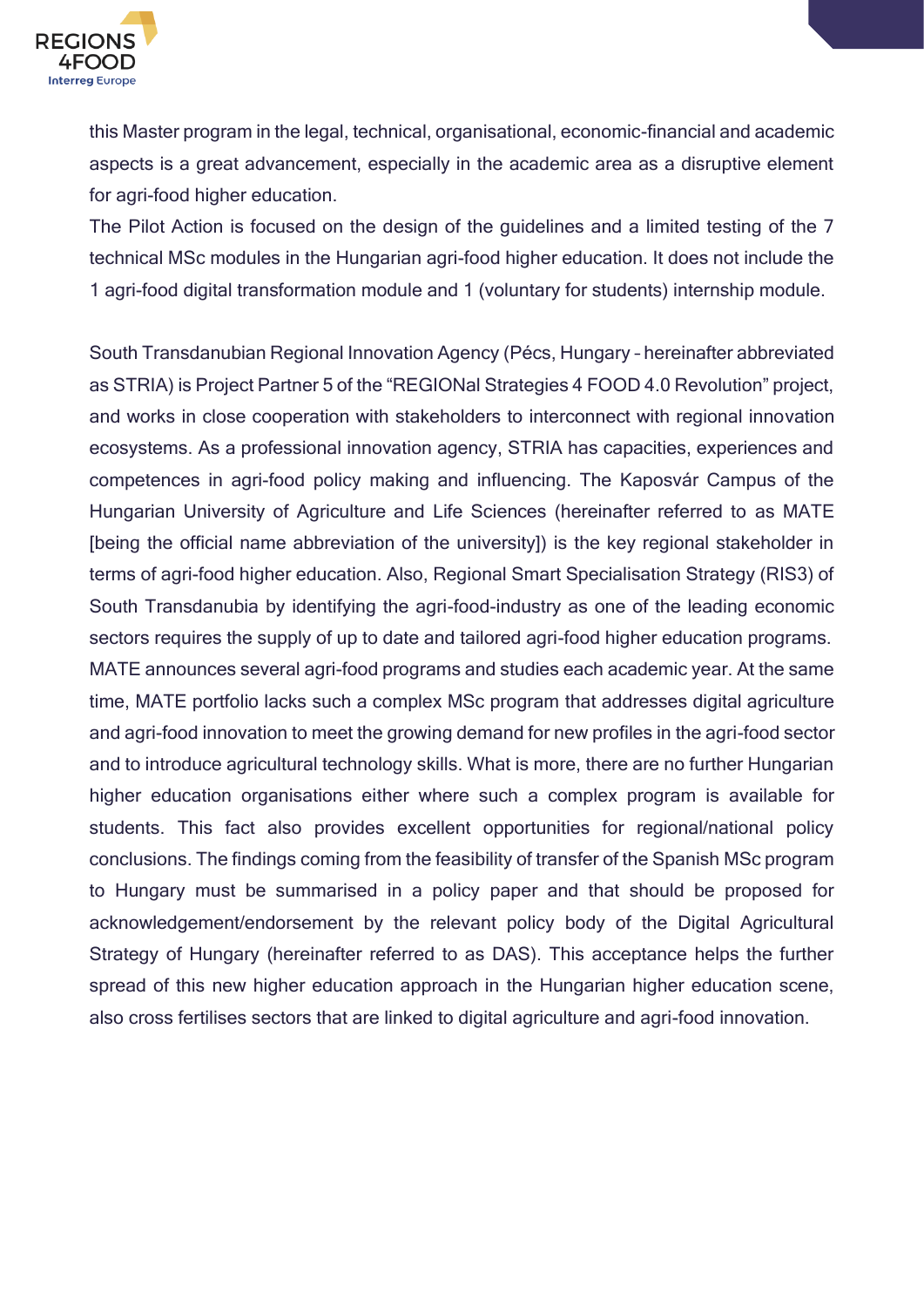

#### <span id="page-27-0"></span>**Nature of the action**

Starting of the transfer (1 September 2021 – 15 October 2021)

- Identification of higher education needs for digital agriculture and agri-food innovation isn Hungary and in relation to the 7 technical modules.
- Kick-off meeting introducing the US MSc program "Digital Agriculture and Agri-Food Innovation".

Pilot curriculum development (16 October 2021 – 31 December 2021)

- Workshop to discuss the details of the 7 MSc modules, the methodology and the teaching practice.
- Elaboration of 1 Hungarian curriculum; 7 Hungarian pieces of course descriptions (based on the 7 Spanish MSc modules); and 7 pilot textbooks and presentations for the pilot courses.

Pilot testing of the elaborated Hungarian MSc curriculum (1 January 2022 – 30 June 2022)

- Recruitment of MATE MSc students for the pilot testing at the Kaposvár Campus of **MATE**
- Pilot teaching activities of the 7 modules with the involvement of external lecturers.
- Following pilot teaching the collection of the feedbacks will take place.
- The professional summary on the lessons learnt during pilot testing a report will be elaborated.

Policy improvement to influence the DAS (1 July 2022 – 15 September 2022)

- Workshop in support of policy improvement to influence the DAS.
- Policy paper will be elaborated in close cooperation with DAS in favour of integrating the digital agricultural technology, user and developer knowledge into Hungarian higher education programs. The policy paper will also include the intended policy improvement.

Closing of the transfer (16 September 2022, 31 October 2022)

■ Closing meeting of the Pilot Action coupled with communication and dissemination activities.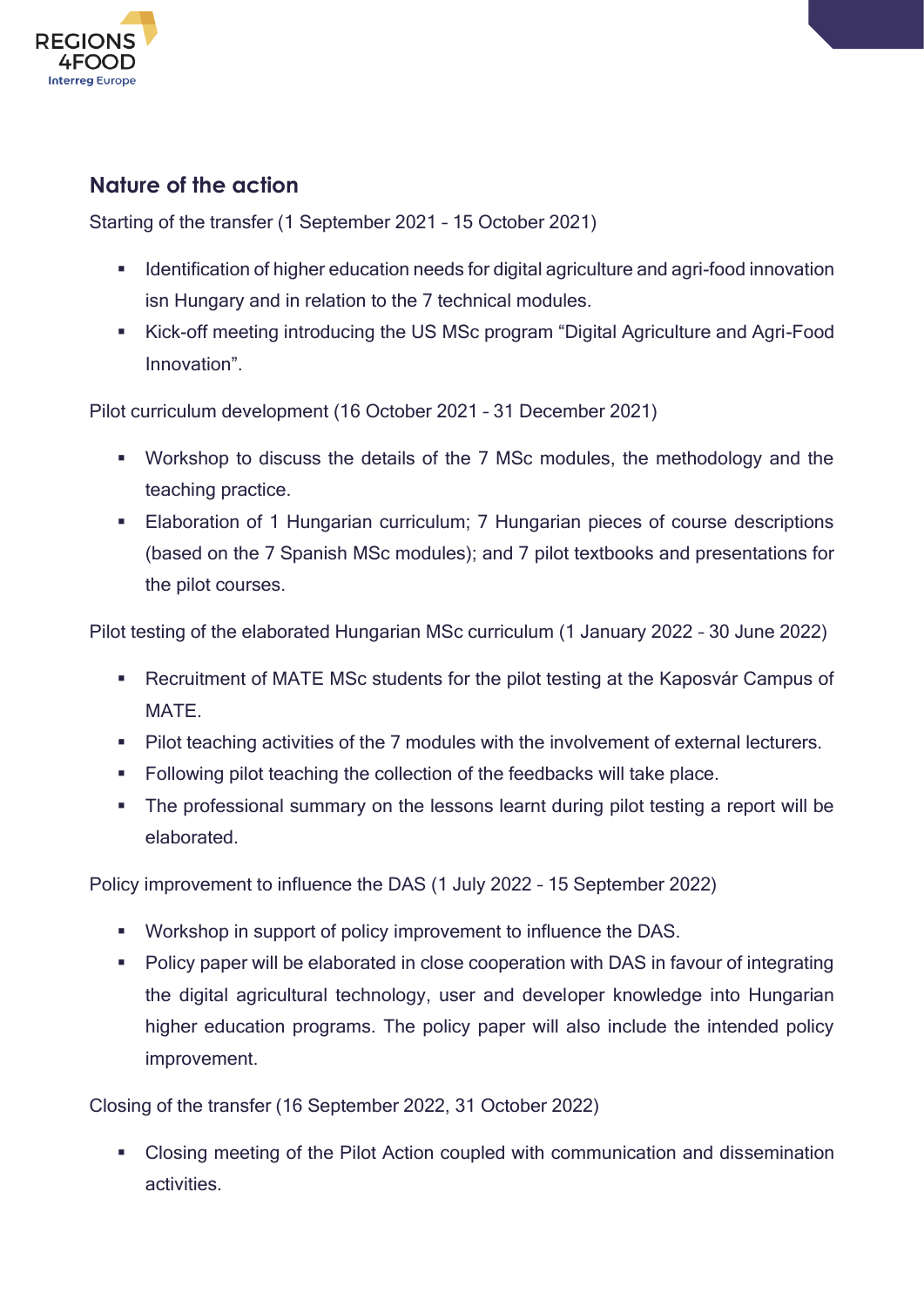

#### <span id="page-28-0"></span>**Stakeholders involved**

- the intermediary body of DAS,
- the lecturers and professors at MATE Kaposvár Campus,
- **■** university MSc students,
- the competent line ministries of the Government of Hungary,
- **■** further Hungarian agri-food universities,
- regional agri-food farms and companies,
- agri-food digitisation solution providers.

The facilitator and coordinating partner of the Pilot Action is the South Transdanubian Regional Innovation Agency Nonprofit Ltd. The other partner of the Pilot Action is the Kaposvár Campus of the Hungarian University of Agriculture and Life Sciences.

#### <span id="page-28-1"></span>**Timeframe**

2021-2022

#### <span id="page-28-2"></span>**Total budget of the Pilot Action**

74 020 euros

#### <span id="page-28-3"></span>**Indicative funding sources**

- Own contribution from Pilot Action partners (15% of the total budget),
- **Interreg Europe ERFD contribution to the Pilot Action (85% of the total budget);**

#### <span id="page-28-4"></span>**Output and result indicators**

■ Given the great variety and significant number of outputs and results defined in the Pilot Action, please contact South Transdanubian Regional Innovation Agency for more details.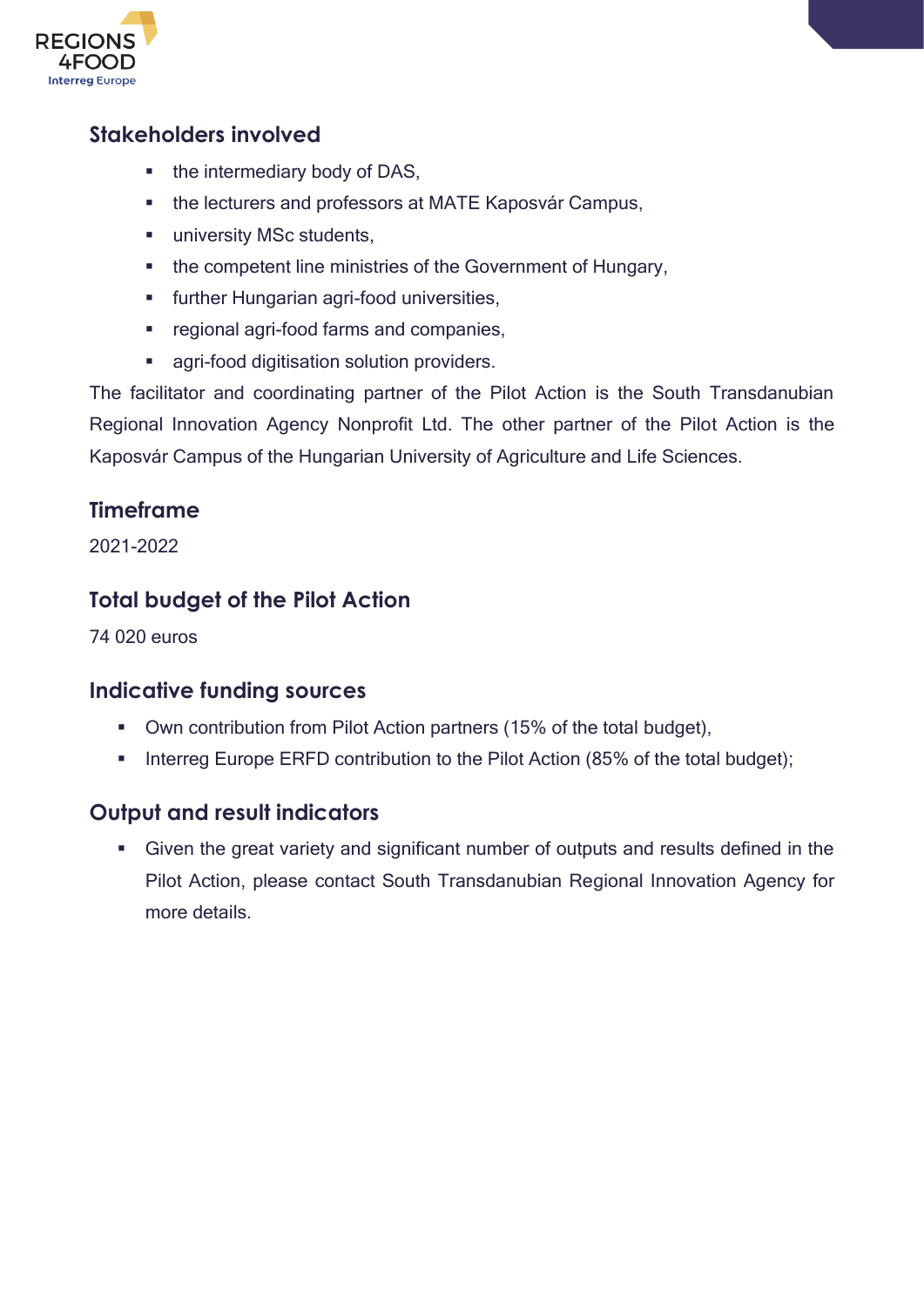

# <span id="page-29-0"></span>**PART V – MONITORING SYSTEM**

The monitoring period of the Action Plan will be from 1st June 2021 (once validated by the Joint Secretariat) to 31st May 2023. During this period, project partners will report to the Interreg Europe Joint Secretariat on an annual basis.

There will be two monitoring mechanisms for each Action Plan:

- $\boxtimes$  One is common to the seven Action Plans. It has been designed by the Lead Partner to monitor, analyse and report the implementation of actions.
- $\boxtimes$  An additional self-monitoring mechanism is defined by each partner according to their needs and internal structure.

Regarding the joint monitoring mechanism, it includes result indicators. It will allow project partners to measure their results according to their policy instrument tackled to be improved, and their self-defined performance indicators. Project partners will be required to report to the Lead Partner twice a year (each semester) to strengthen the monitoring mechanism and have the capacity to take corrective measures, if necessary. With the information provided, the Lead Partner will prepare a monitoring report per semester. In addition, the results will be discussed in the two project meetings foreseen in Phase 2 (one in Semester 8 and another one in Semester 10) to give project partners recommendations for improvement.

Also, one additional project meeting (not foreseen in the application form) will be organised online by the end of Semester 7 to monitor, evaluate and share information about the situation at the project level.

Additionally, a self-monitoring mechanism has been defined to complement and feed the joint monitoring mechanism and ensure the correct implementation of actions as foreseen, according to our organizational needs and internal structure.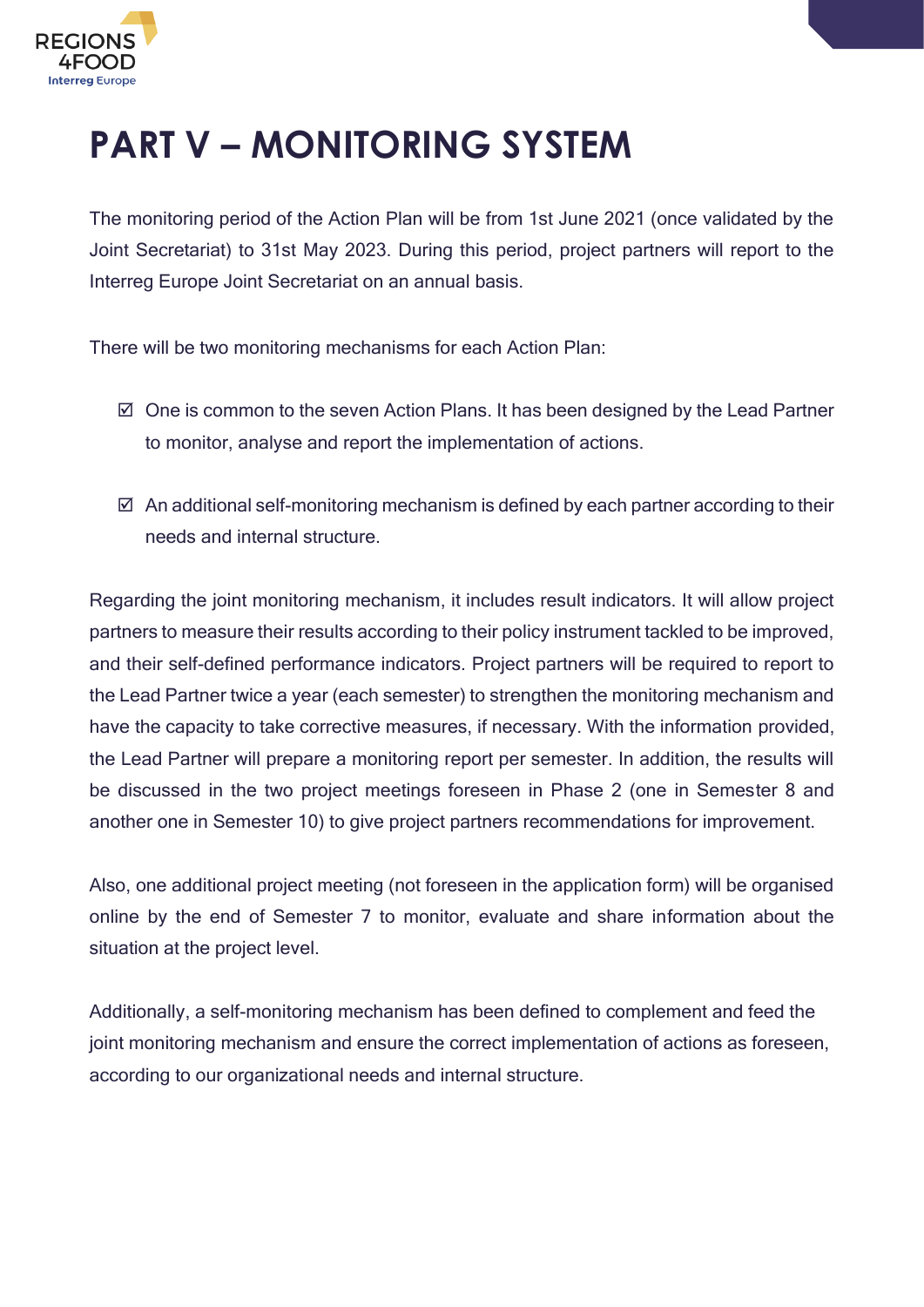

The table below shows the measurable indicators for the implementation of the actions:

| <b>Action</b> |                                                                                          | Indicator      |        | <b>Who</b>   |
|---------------|------------------------------------------------------------------------------------------|----------------|--------|--------------|
|               | <b>Measurement unit</b>                                                                  | <b>Value</b>   | How    |              |
| 1.            | Number of<br>workshops                                                                   | $\overline{2}$ | record | <b>STRIA</b> |
| 1.            | Number of<br>participants at the<br>workshops                                            | 16             | record | <b>STRIA</b> |
| 1.            | Number of new<br>projects generated by<br>collaborations                                 | 1              | record | <b>STRIA</b> |
| 2.            | Number of events                                                                         | $\overline{2}$ | record | <b>STRIA</b> |
| 2.            | Number of<br>participants at the<br>events                                               | 20             | record | <b>STRIA</b> |
| 2.            | Number of students<br>involved                                                           | 5              | record | <b>STRIA</b> |
| 2.            | The number of new<br>projects generated by<br>the action                                 | 1              | record | <b>STRIA</b> |
| 3.            | Great variety and<br>significant number of<br>outputs and results of<br>the Pilot Action |                |        | <b>STRIA</b> |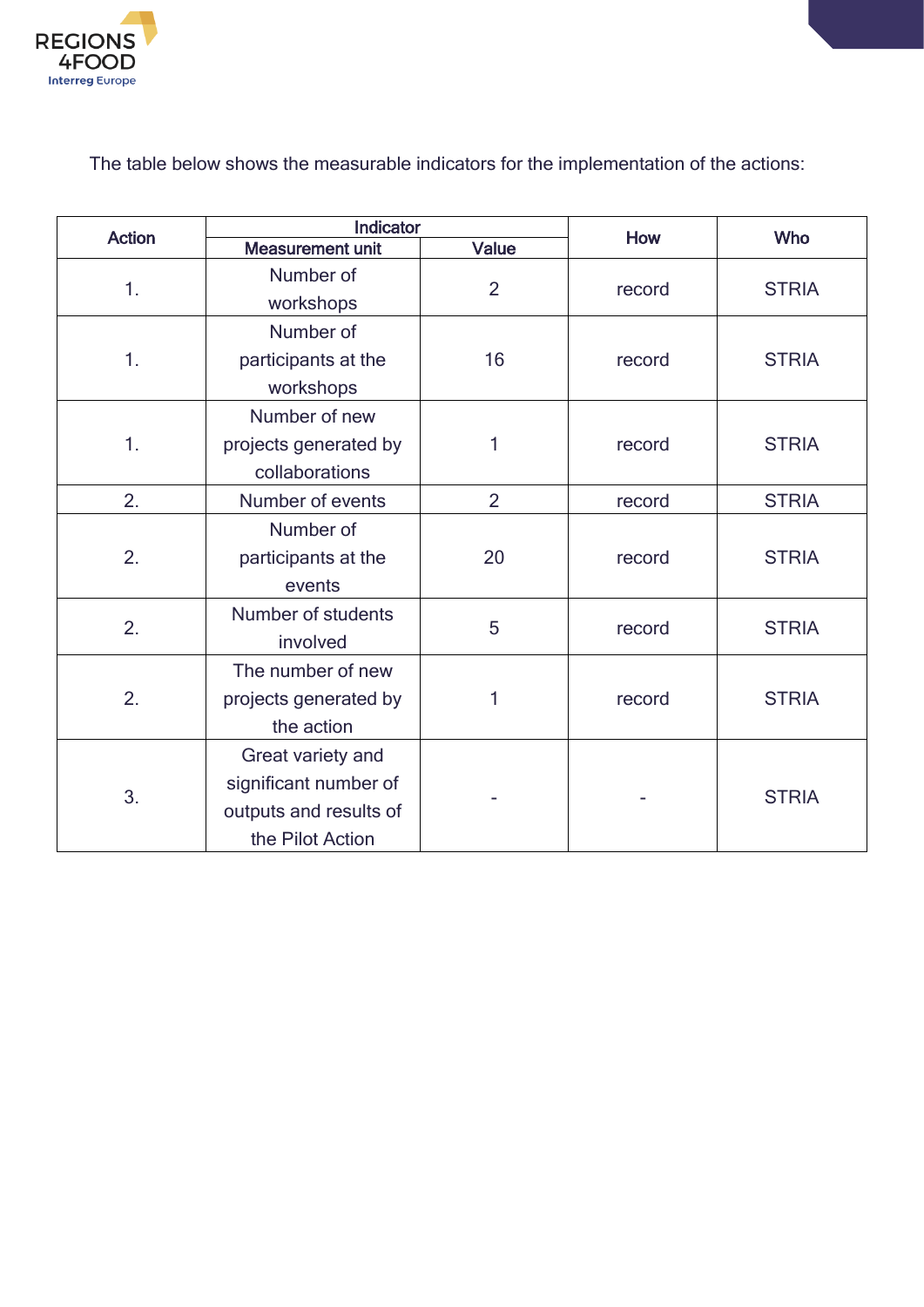

<span id="page-31-0"></span>

#### <span id="page-31-1"></span>**Endorsement letters**

In this section, partners must attach the endorsement letters of the relevant organisations, including date, name of the organisation and signature and stamp on institutional letterhead.